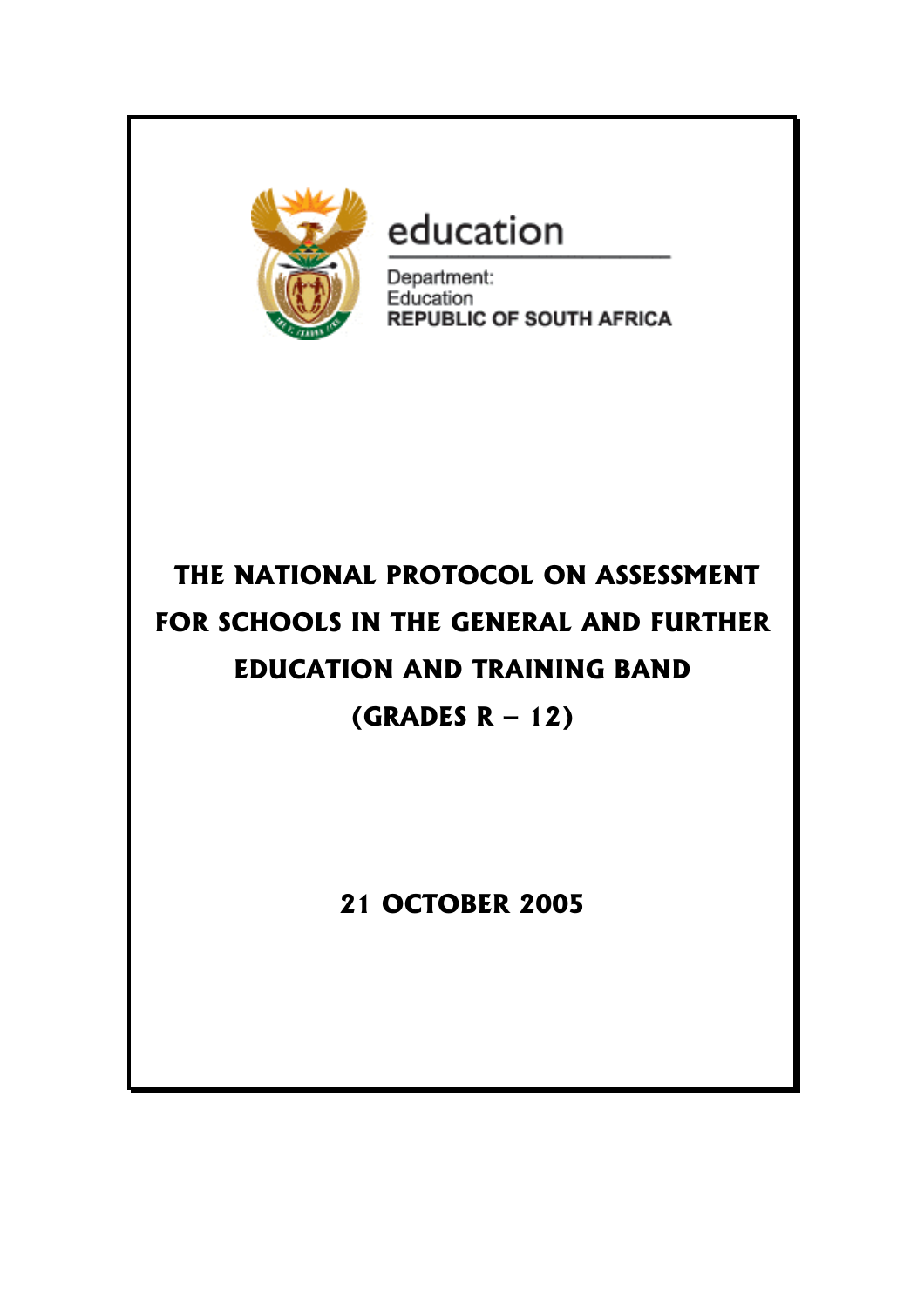## **A PREAMBLE TO THE NATIONAL PROTOCOL ON ASSESSMENT**

In 2004, the Minister of Education, Ms Naledi Pandor requested that a protocol on assessment for schools be drafted. The protocol would regulate recording and reporting in all schools and also reduce the workload of teachers.

Teachers and School Managers should note that:

- a) Starting from January 2006 all schools should implement this National Protocol on Assessment.
- b) The Learner Profiles will be implemented incrementally starting in 2007 in Grades R, 1, 4, 7 and 10.
- c) As from 2007, teachers must provide the annual programme of assessment to the Learning Programme/Learning Area /Subject Head and School Management Team (SMT) before the start of the school year.
- d) The Subject Assessment Guidelines were developed and distributed in 2005 while the Learning Programme and Learning Area Assessment Guidelines will be developed and distributed to schools by April/May 2006. These Learning Programme/Learning Area/Subject Assessment Guidelines will assist teachers in the implementation of this protocol by providing exemplars that focus on practical implications.

As a result of this protocol, an amendment with regards to the recording and reporting codes has been made to the policy on the National Curriculum Statement for Grades R - 9.

The Department of Education (DoE) wishes you success in the implementation of this National Protocol on Assessment. The DoE will monitor implementation and seek your feedback on the implementation of this protocol.

Please forward your comments to:

School Education Directorate Department of Education Private Bag X895 Pretoria 0001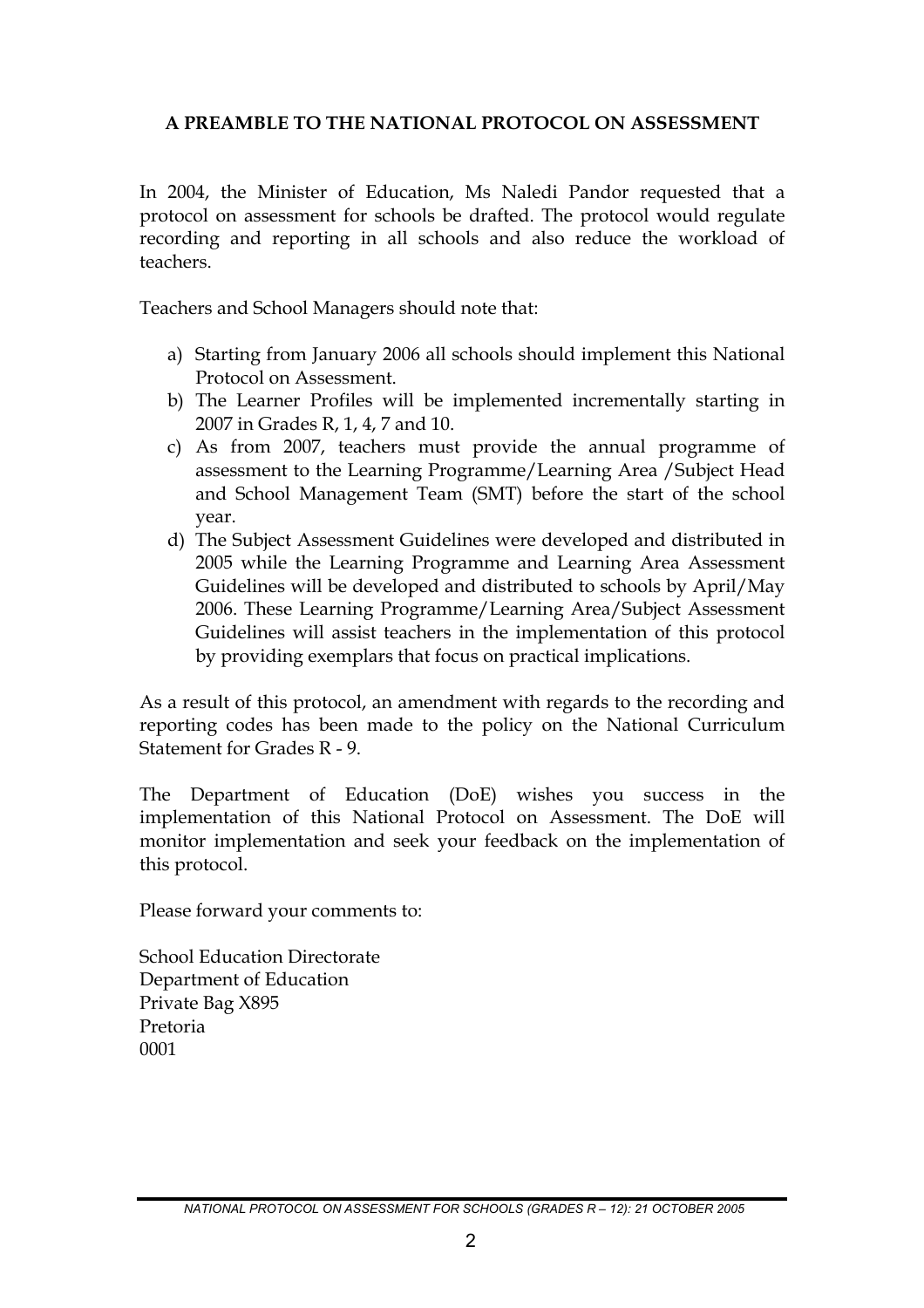| About Assessment in the National Curriculum Statement5 |
|--------------------------------------------------------|
|                                                        |
| $\bullet$                                              |
| $\bullet$                                              |
|                                                        |
|                                                        |
|                                                        |
| $\bullet$                                              |
| $\bullet$                                              |
| $\bullet$                                              |
| $\bullet$                                              |
| $\bullet$                                              |
| $\bullet$                                              |
|                                                        |
|                                                        |
|                                                        |
| $\bullet$                                              |
|                                                        |
| $\bullet$                                              |
|                                                        |
|                                                        |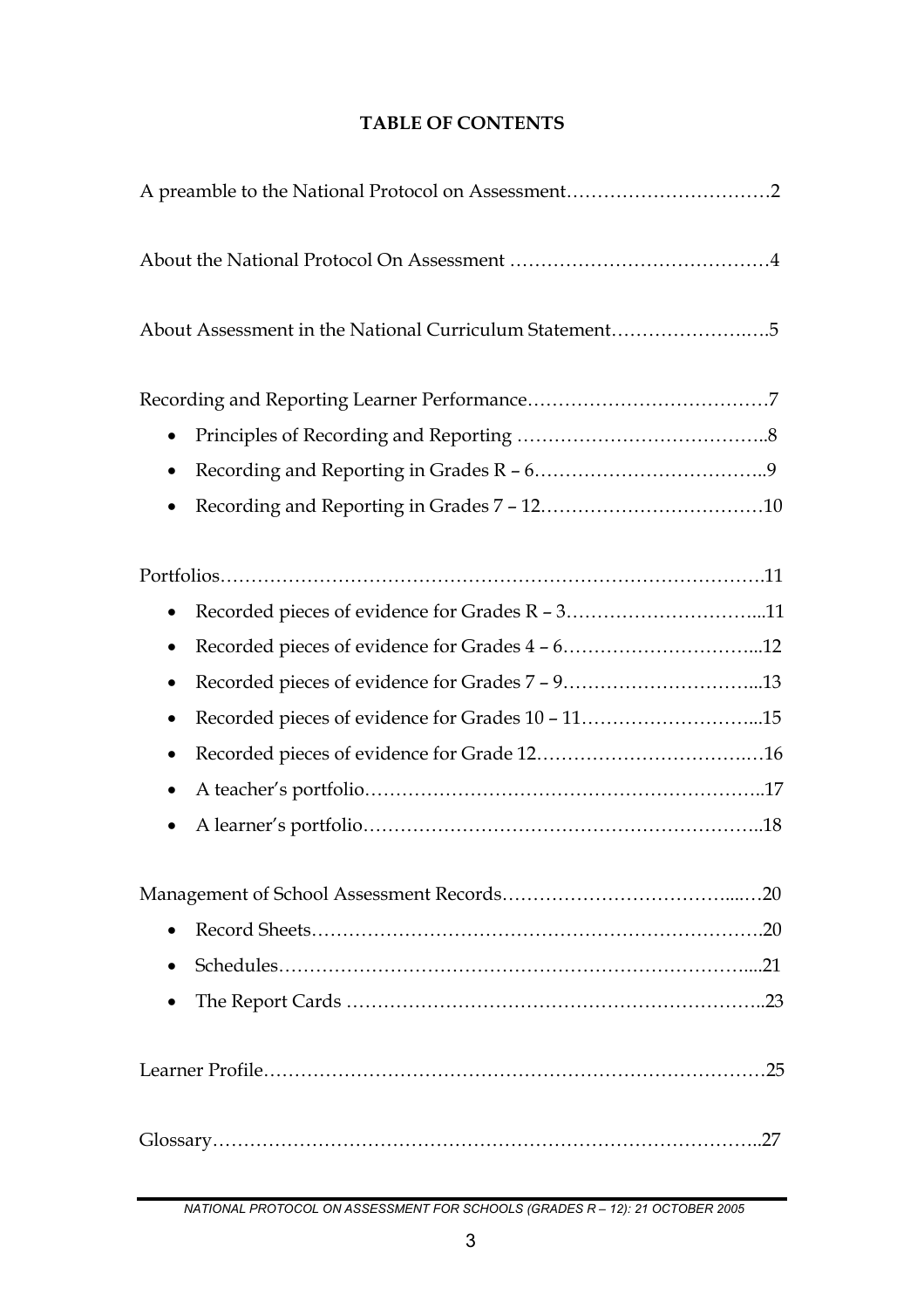#### **ABOUT THE NATIONAL PROTOCOL ON ASSESSMENT**

- 1. The National Protocol on Assessment standardises recording and reporting for schools (Grades R – 12) within the framework of the National Curriculum Statements for Grades R – 9 & 10 – 12. It also provides a regulatory framework for the management of school assessment records and basic requirements for learner profiles, teacher and learner portfolios, report cards and schedules.
- 2. This protocol should be read with other national regulatory frameworks and guidelines such as White Paper 6, National Language Policy, South African Schools Act and others. Learning Programme /Learning Area /Subject Assessment Guidelines provide information and direction on the implementation of this protocol. These guidelines provide exemplars that focus on practical implications of this protocol for teachers and schools.
- 3. This protocol provides requirements and exemplars for the design of portfolios, report cards, record sheets, schedules, and learner profiles. The Department of Education, the Provincial Departments of Education and schools are responsible for developing a recording and reporting system that is aligned with the requirements specified.
- 4. Schools should develop the Learning Programme/Learning Area/Subject Record Sheets and Report Cards using the specified criteria. The exemplars attached in *Annexure A and B* are therefore illustrative. In the case of learner profiles, the Provincial Departments of Education are responsible for providing schools with pre-printed files or folders. However, the security of the learner profiles and the updating of required information rest with the school management. The Department of Education is responsible for developing forms or record sheets for the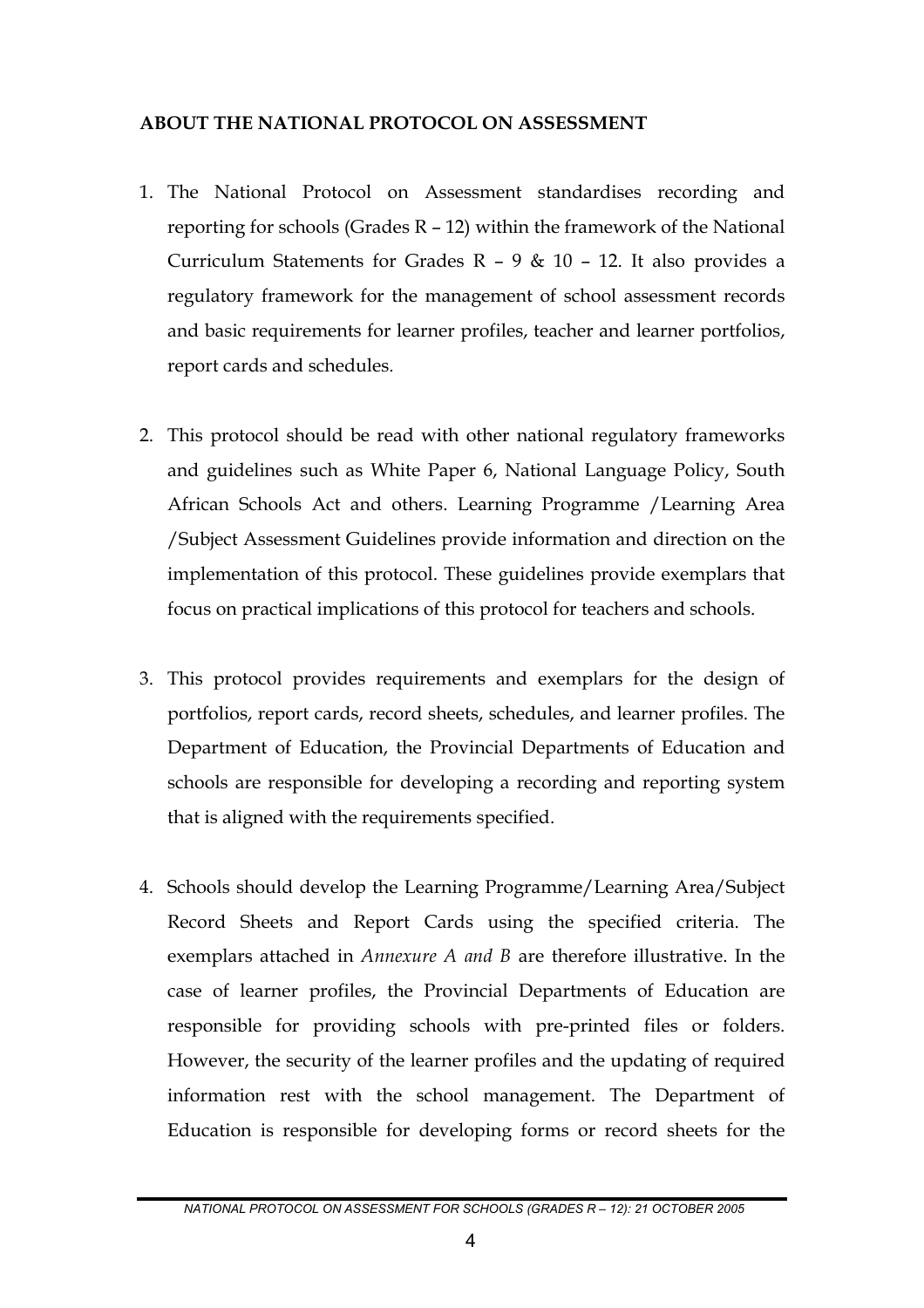schedules and the Provincial Departments of Education will provide these to the schools either electronically or in hard copy.

# **ABOUT ASSESSMENT IN THE NATIONAL CURRICULUM STATEMENT**

- 5. Assessment is a process of collecting, synthesising and interpreting information to assist teachers, parents and other stakeholders in making decisions about the progress of learners. Outcomes-based education forms the foundation of the curriculum in South African schools and the assessment framework of the National Curriculum Statement (NCS) for Grades R – 12 (schools) is based on the principles of outcomes-based education.
- 6. Classroom assessment should provide an indication of learner achievement in the most effective and efficient manner by ensuring that adequate evidence of achievement is collected using various forms of assessment. The intention of this protocol is to regulate how evidence of learner performance is recorded and reported.
- 7. Classroom assessment should be both informal and formal. In both cases feedback should be provided to learners to enhance the learning experience.
- 8. Informal assessment is the daily monitoring of learners' progress. This is done through observations, discussions, learner-teacher conferences, informal classroom interactions, etc. Informal assessment maybe as simple as stopping during the lesson to observe learners or to discuss with the learners how learning is progressing. Informal assessment should be used to provide feedback to the learners.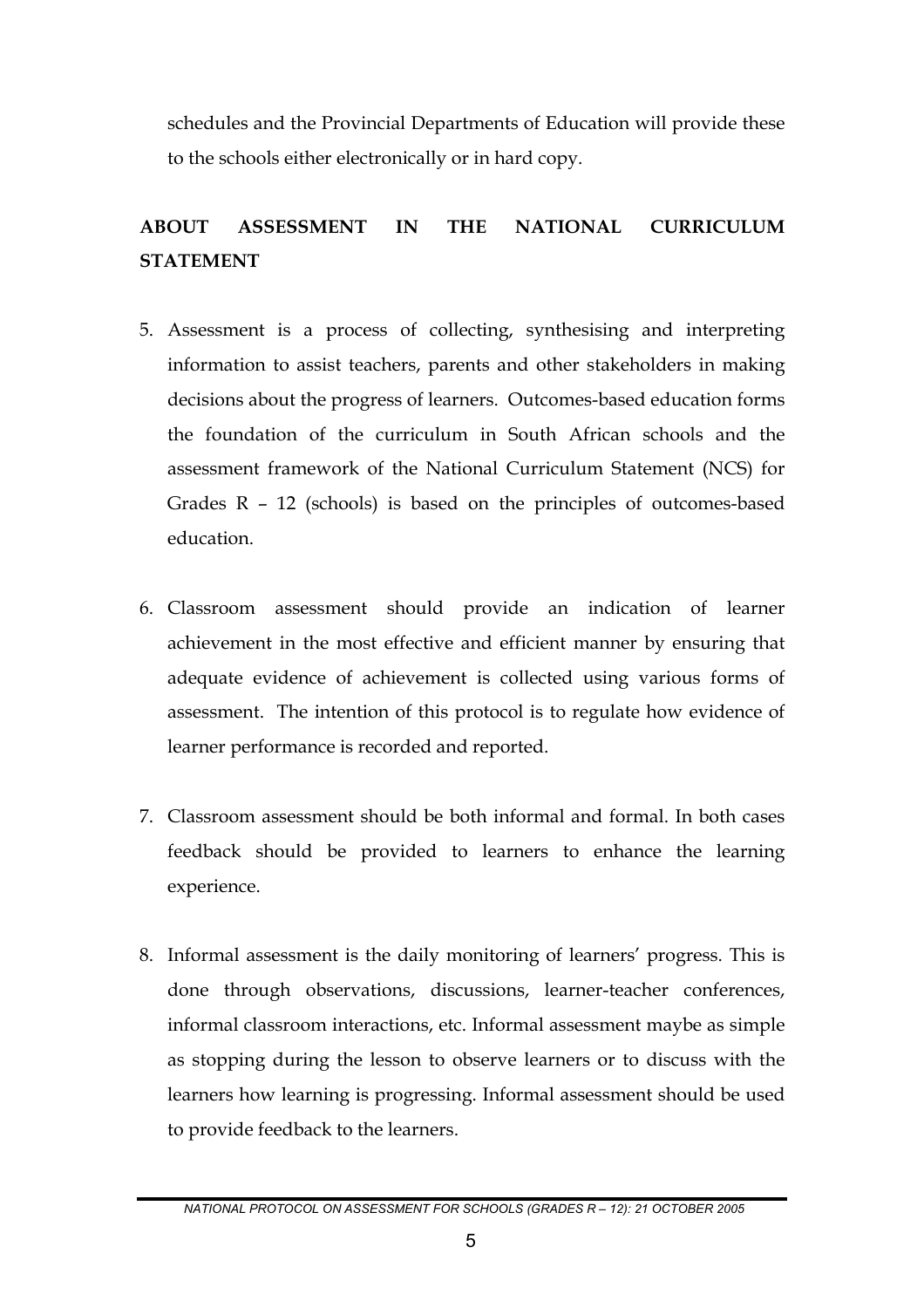- 9. Formal assessment provides teachers with a systematic way of evaluating how well learners are progressing in a grade and in a particular Learning Programme/Learning Area/Subject. To illustrate this, in the Natural Sciences Learning Area, Grade 9 learners are expected to be able to plan an investigation. The teacher might use practical work or a project or a test to assess whether a learner is able to plan an investigation and the level at which she/he can perform this. Examples of formal assessment include projects, oral presentations, demonstrations, performances, tests, exams, practical demonstrations, etc.
- 10. Progression and promotion of learners to the next grade should be based on recorded evidence. This means that those tasks that are used for formal assessment are recorded and should be used to decide whether a learner should progress or be promoted to the next grade. These requirements are indicated in *paragraphs 26, 29, 32, 35 and 39*.
- 11. The teacher must submit the annual formal programme of assessment to the Learning Programme/Learning Area /Subject Head and School Management Team (SMT) before the start of the school year. This will be used to draw up a school assessment plan in each grade. The school assessment plan should be provided to learners and parents in the first week of the first term.

*NATIONAL PROTOCOL ON ASSESSMENT FOR SCHOOLS (GRADES R – 12): 21 OCTOBER 2005*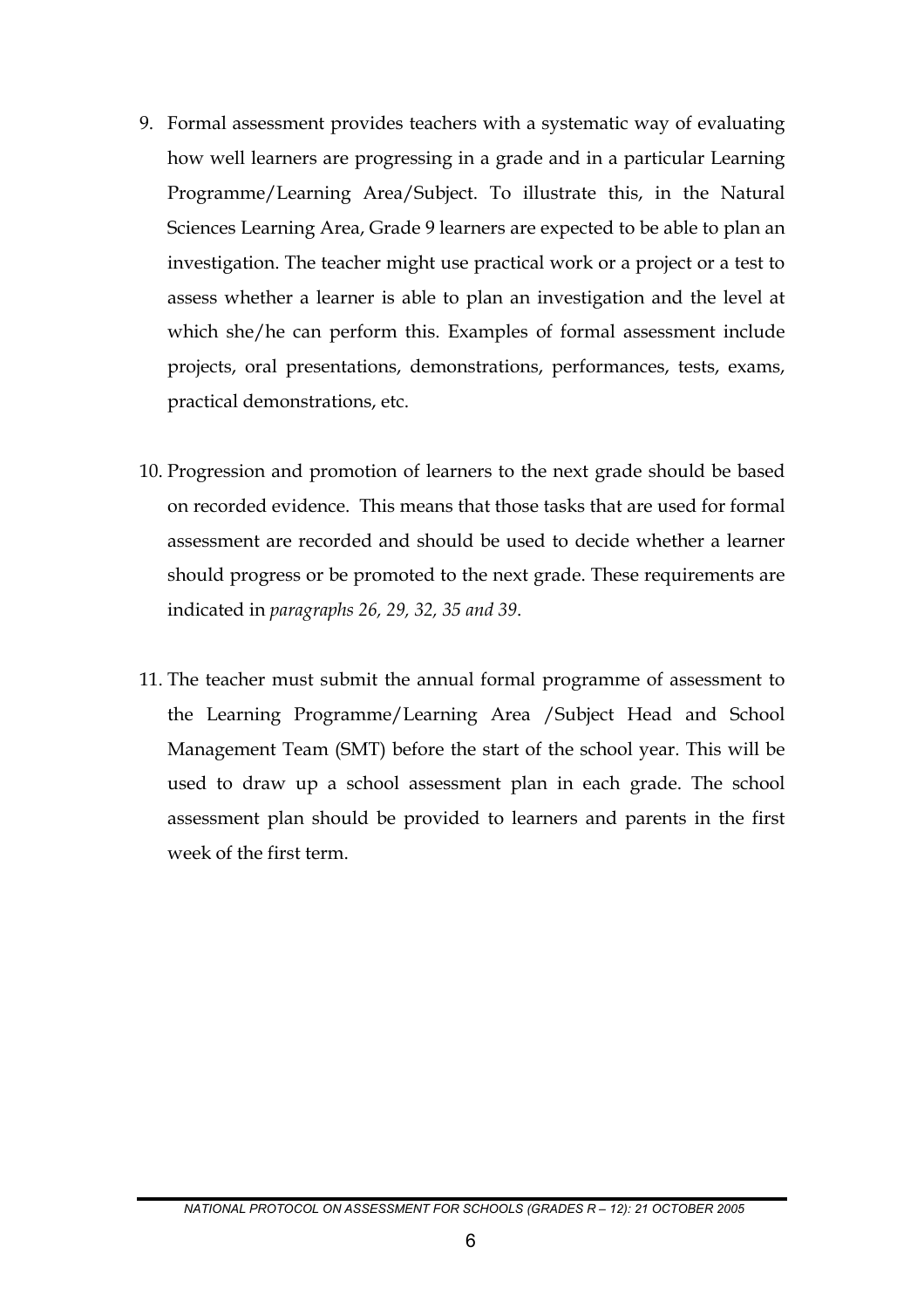## **RECORDING AND REPORTING LEARNER PERFORMANCE**

- 12. Recording is a process in which the teacher documents the level of a learner's performance. In South African schools, this should indicate the progress towards the achievement of outcomes set in the National Curriculum Statement. Records of learner performance should provide evidence of the learner's conceptual progression within a grade and her/ his readiness to progress to the next grade. Records of learner performance should also be used to verify the progress made by teachers and learners in the teaching and learning process. Records should be used to monitor learning and to plan ahead.
- 13. Reporting is a process of communicating learner performance to learners, parents, schools and the other stakeholders such as the employers, tertiary institutions, etc. Learner performance can be reported in a number of ways. These include report cards, parents' meetings, school visitation days, parent-teacher conferences, phone calls, letters, class or school newsletters, etc.
- 14. The main purpose of reporting is to:
	- provide learners with regular feedback. This feedback should be developmental in purpose.
	- inform parent(s)/guardian(s) on the progress of the individual learner.
	- give information to schools and districts or regional offices on current level of performance of learners.

15. Information recorded should:

• inform teachers and others about the performance of learners towards the achievement of the learning outcomes;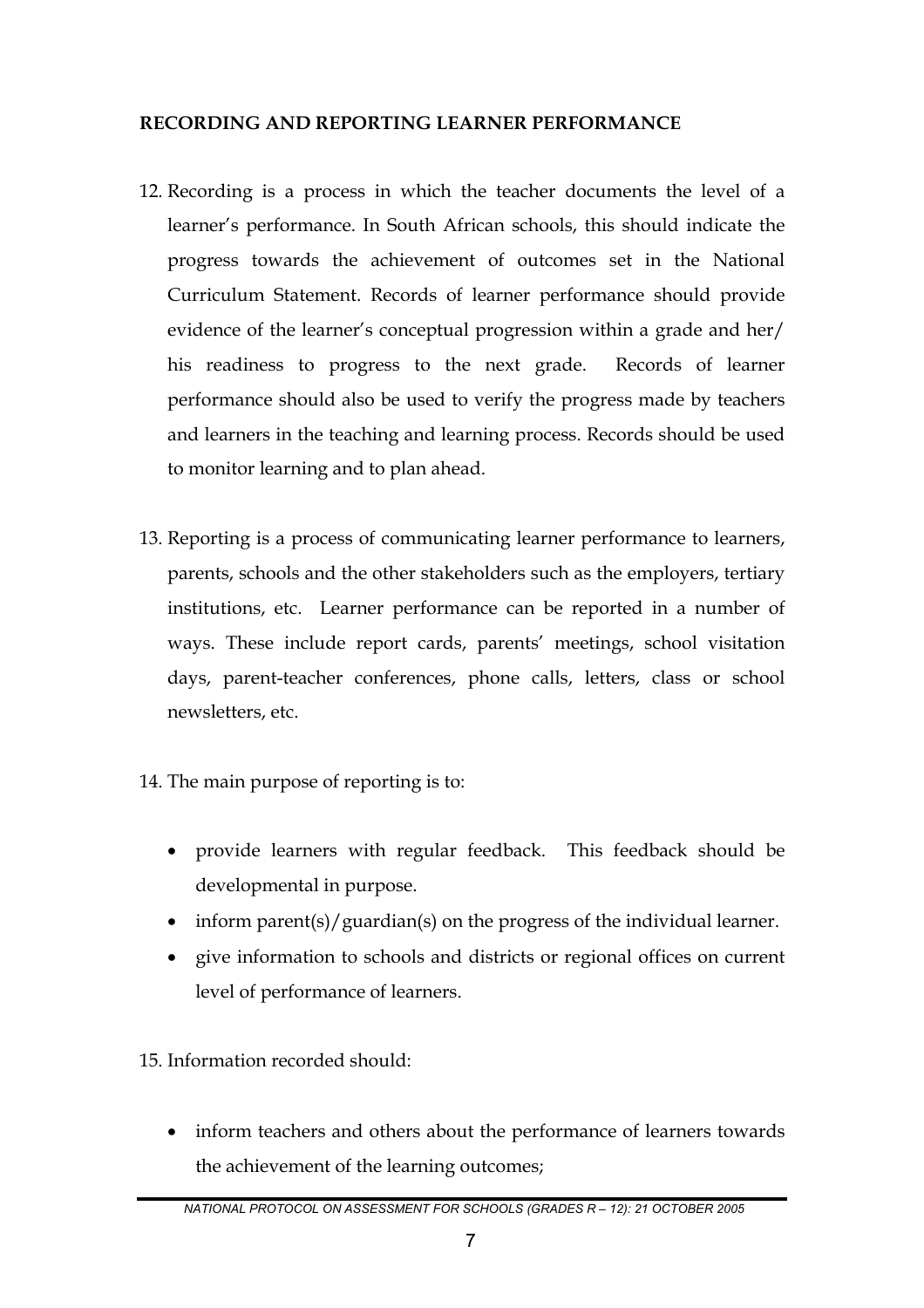- be used to provide constructive feedback to learners about their progress;
- be used to provide feedback about the performance of learners to parents, and other role-players;
- inform the planning of teaching and learning activities; and
- inform intervention strategies.
- 16. The language in which recording and reporting is done should be in accordance with the Language of Learning and Teaching (LoLT) as informed by the National Language Policy. In the case of dual medium schools, one of the languages used as LoLT should be utilised for reporting purposes, while the language of recording should be any of the languages used for learning and teaching.

# **Principles for recording and reporting**

- 17. The following principles underpin the approach to both recording and reporting:
- (a) Learning Outcomes (LOs) should be used to inform the recording and reporting of learner performance. The Learning Outcomes assessed in each task should be indicated on the Learning Programme or Learning Area or Subject Record Sheet.
- (b) The schedule and the report card should indicate the overall level of performance of a learner in a Learning Programme or Learning Area or Subject.
- (c) In the case of the Language or Literacy Learning Programme/Learning Area/Subject**,** each language that the learner offers should be recorded and reported on separately according to the different levels on which they are offered. For example, Home Language - English, First Additional Language - IsiXhosa, Second Additional Language – Afrikaans.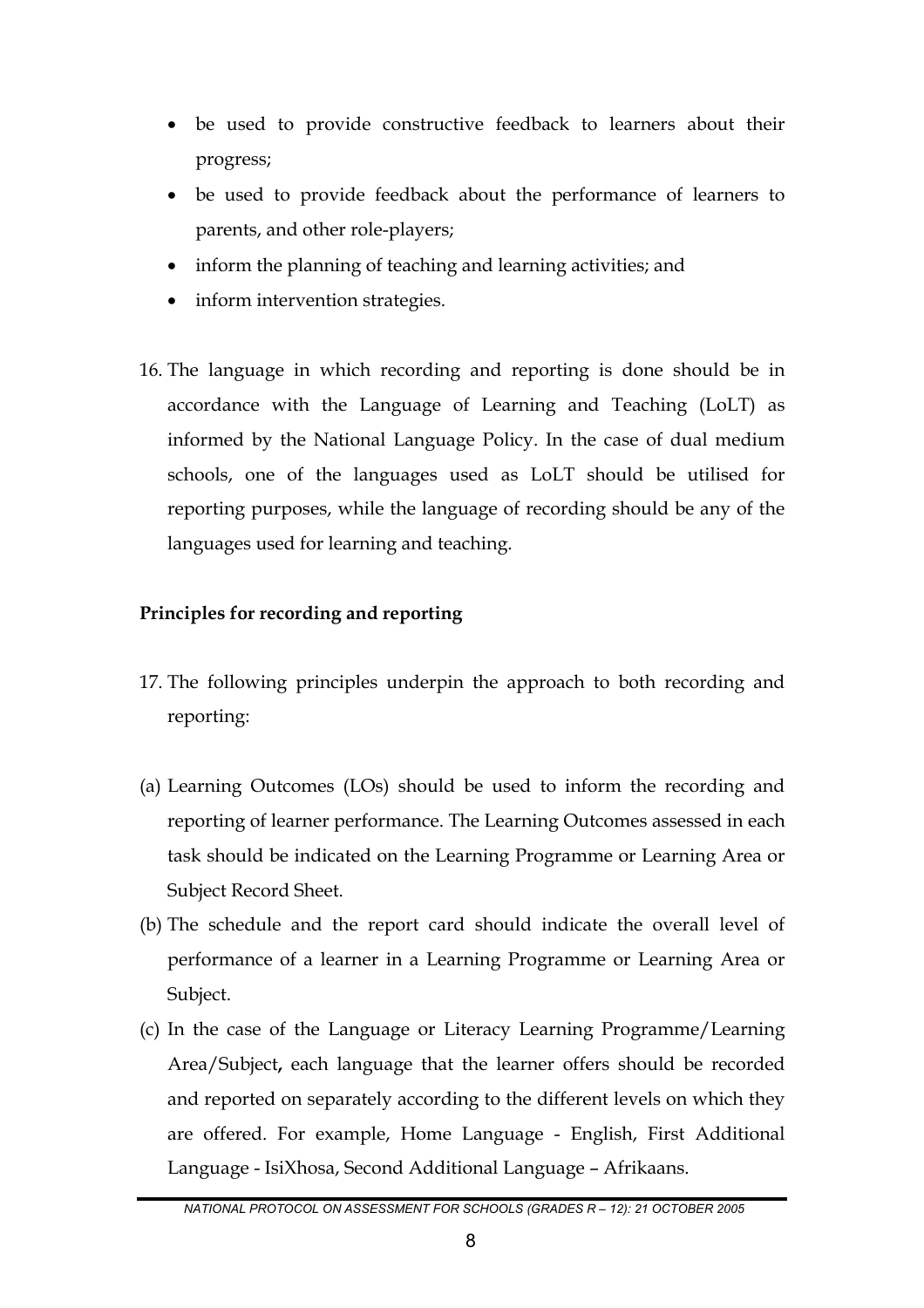- (d) A combination of marks, codes and comments can be used for both recording and reporting purposes. All three or a combination of two may be utilised.
- (e) While teaching, learning and assessment are intertwined, it should be recognised that not everything that is taught should be assessed formally and not everything that is formally assessed should be recorded. Guidelines for the frequency of recording of formal assessment tasks are provided in *paragraphs 26, 29, 32, 35 and 39*.
- (f) The recorded pieces of evidence should reflect three to five different forms of assessment. More information on this is provided in the Learning Programme/Learning Area / Subject Assessment Guidelines.
- (g) Teachers must report regularly to learners and parents on the progress of learners. Schools are required to provide feedback to parents on the programme of assessment using a formal reporting tool such as a report card. In addition to the report cards, other reporting mechanisms such as parents' meetings, school visitation days, parent-teacher conferences, phone calls, letters, class or school newsletter, etc. may be used. The school will determine the format of these reporting strategies.

#### **Recording and reporting in Grades R – 6**

18. The codes and/or percentages to be used for recording and reporting performance in Grade  $R - 6$ , that is the Foundation Phase (Grades  $R - 3$ ) and the Intermediate Phase (Grades 4 – 6) are provided in Table 1:

| <b>RATING CODE</b> | <b>PERCENTAGES</b> | <b>DESCRIPTION OF COMPETENCE</b>  |
|--------------------|--------------------|-----------------------------------|
|                    | $70 - 100$         | Outstanding/Excellent Achievement |
|                    | $50 - 69$          | Satisfactory Achievement          |
|                    | $35 - 49$          | Partial Achievement               |
|                    | 1 - 34             | Not Achieved                      |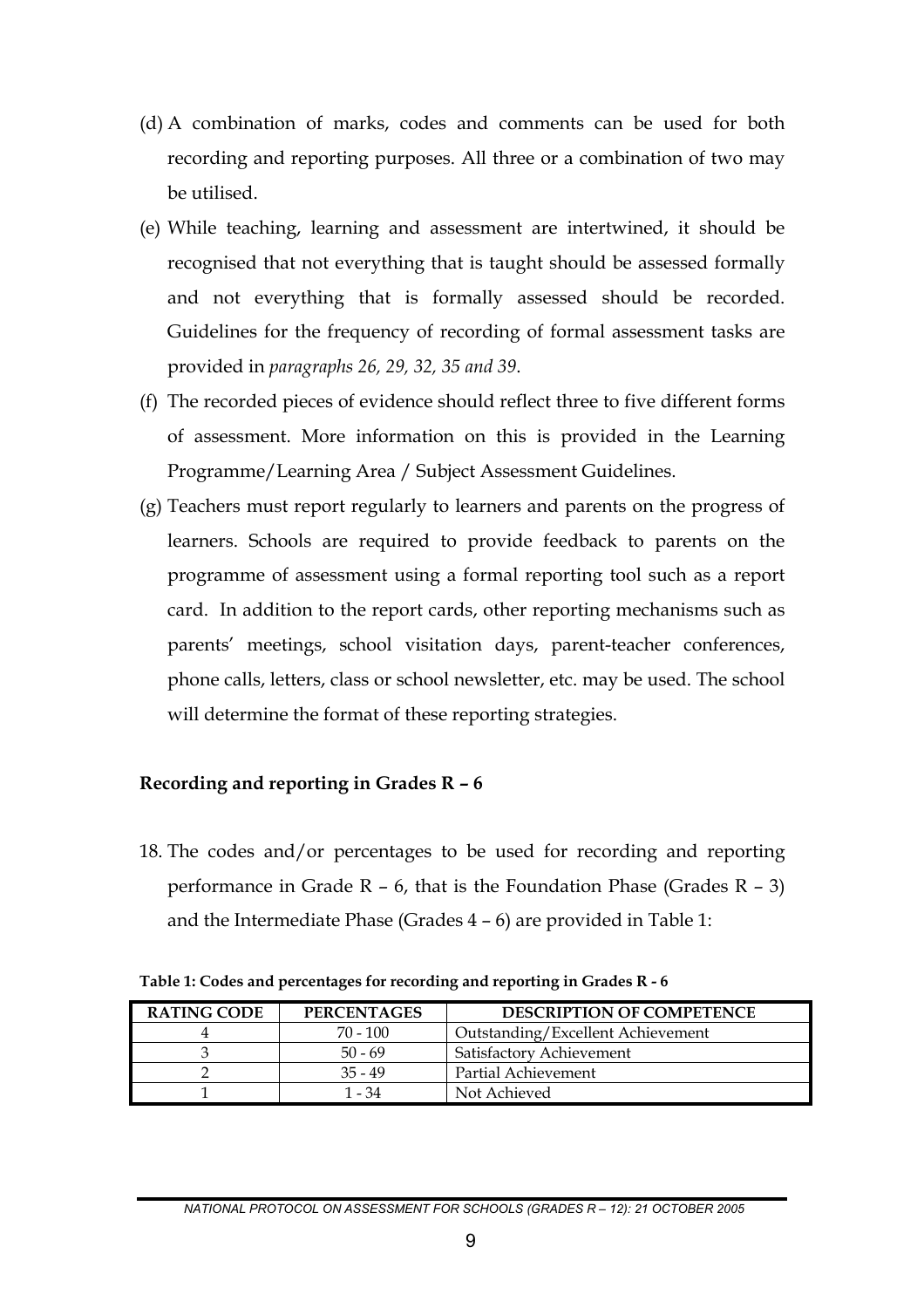- 19. In the Foundation Phase, the recording and reporting of learner performance should be according to the three Learning Programmes offered, that is Literacy, Numeracy and Life Skills. The recording and reporting of learner performance in the Foundation Phase should focus on the Learning Outcomes and the Assessment Standards defined in the Languages, Mathematics and Life Orientation Learning Areas. The Learning Outcomes of the other five Learning Areas should be planned for, taught and assessed in an integrated manner within the three Learning Programmes and should not be recorded separately.
- 20. In the Intermediate Phase (Grades 4 6), the recording and reporting of learner performance should be according to the eight Learning Areas set out in the National Curriculum Statement for Grades R – 9.

#### **Recording and Reporting in Grades 7 – 12**

21. The codes and percentages that should be used for recording and reporting learner performance in Grades 7 – 12 are provided in Table 2 below.

| <b>RATING CODE</b> | <b>DESCRIPTION OF COMPETENCE</b> | <b>PERCENTAGE</b> |
|--------------------|----------------------------------|-------------------|
|                    | Outstanding achievement          | $80 - 100$        |
|                    | Meritorious achievement          | $70 - 79$         |
|                    | Substantial achievement          | $60 - 69$         |
|                    | Adequate achievement             | $50 - 59$         |
|                    | Moderate achievement             | $40 - 49$         |
|                    | Elementary achievement           | $30 - 39$         |
|                    | Not achieved                     | $0 - 29$          |

**Table 2: Codes and percentages for recording and reporting in the Senior Phase** 

22. In Grades 7 – 12 the recording and reporting of learner performance should be according to the Learning Areas or Subjects set out in the National Curriculum Statement for Grades R – 9 and 10 – 12.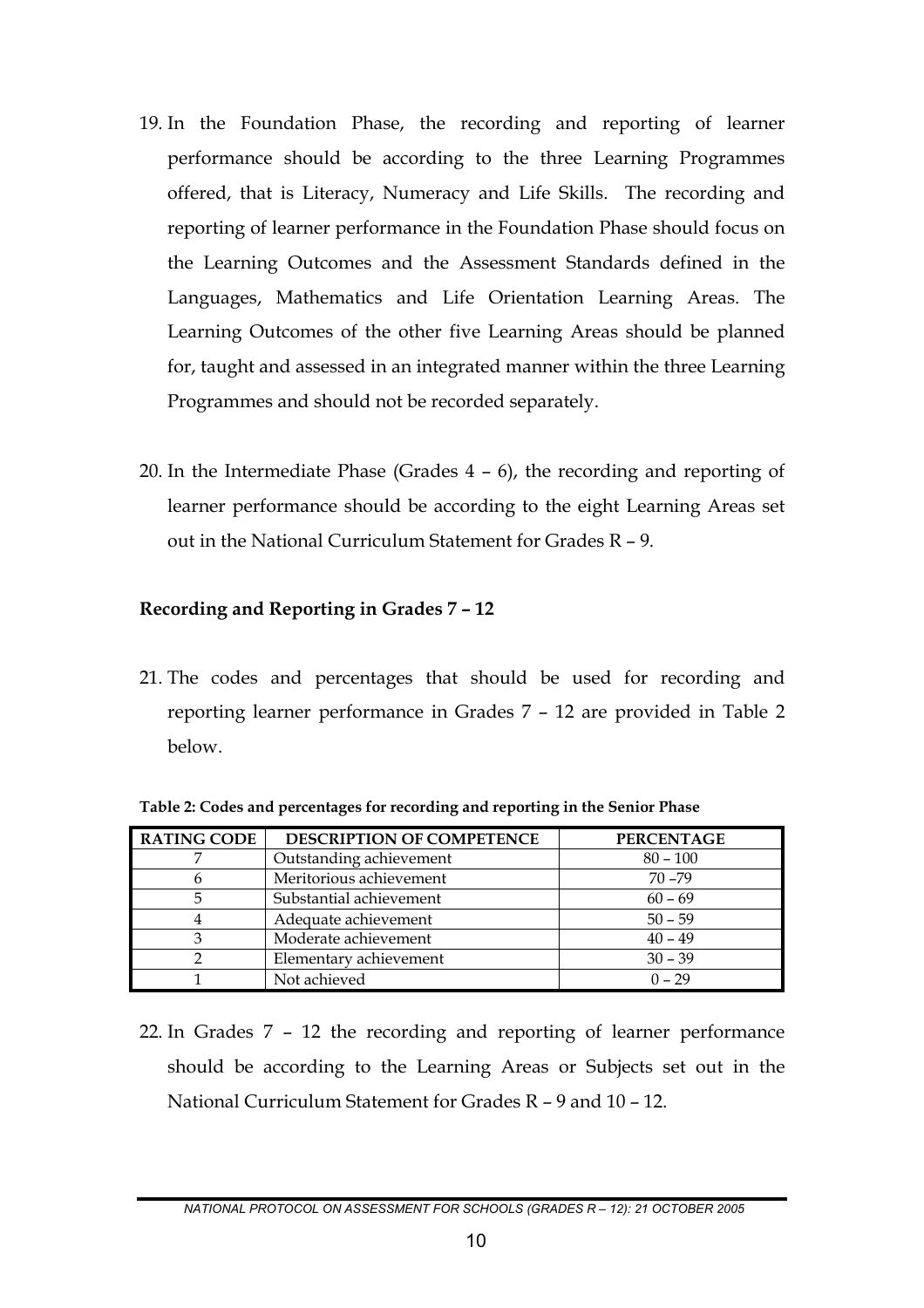### **PORTFOLIOS**

- 23. There are two sets of portfolios that should be kept by schools: learner and teacher portfolios. It is the responsibility of teachers to ensure that the information in their profiles is kept up to date and to check that each learner maintains a portfolio.
- 24. In both the teacher's and the learner's portfolio the recorded pieces of evidence should be clearly marked or indicated. Stickers, coloured paper, etc. may be used for this purpose. As indicated in *paragraph 10*, these recorded pieces of evidence are the primary source of information that will be used to determine progression or promotion of learners to the next grade and certification in Grade 12.
- 25. The learner's portfolio should be used to:
	- track progress, growth and achievements of the learner with regard to expected outcomes; •
	- create an opportunity for the learner to reflect on his/her growth and development and set goals for self-development; and
	- inform teachers' planning as well as intervention strategies.

# **Recorded pieces of evidence in the portfolio for Grades R – 3**

26. The requirements for formal recorded assessment for Grades R – 3 are set out in Table 3 below. This also gives the number of assessment tasks per Learning Programme required in the Foundation Phase. Teachers may add to the number of assessment tasks. Teachers should note that the Programme of Assessment should be integrated into the development of the Learning Programme, Work Schedule and the Lesson Plan.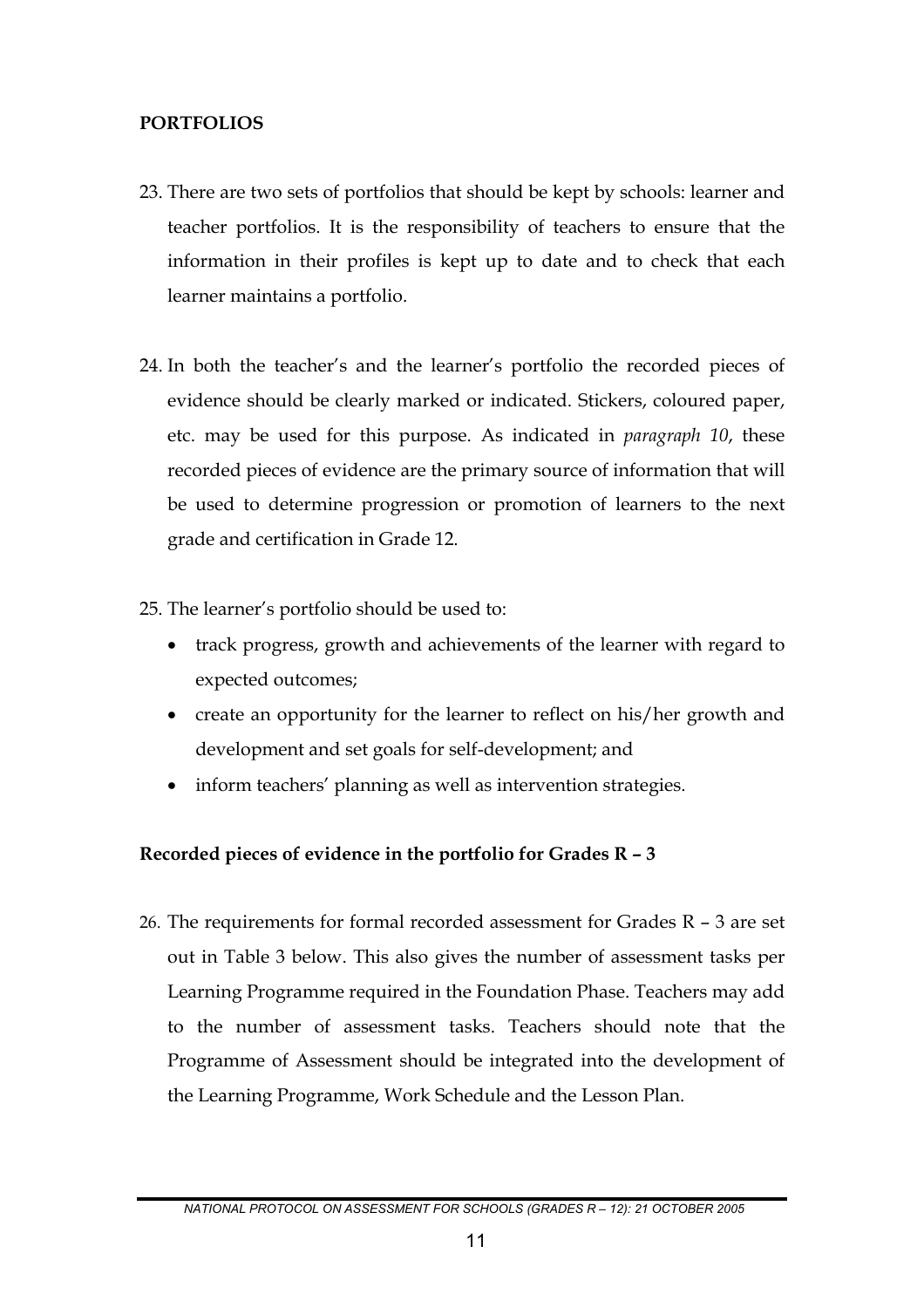#### **Table 3: Number of Formal Recorded Assessment Tasks for Grades R – 3**

| LEARNING PROGRAMME     | TERM <sub>1</sub> | TERM 2 | <b>TERM3</b> | TERM 4 | <b>TOTAL</b> |
|------------------------|-------------------|--------|--------------|--------|--------------|
| Literacy (Languages)   |                   |        |              |        | 16           |
| Numeracy (Mathematics) |                   |        |              |        | 1 ก          |
| Life Skills            |                   |        |              |        |              |
| ∟ife Orientation)      |                   |        |              |        |              |

- 27. The forms of assessment used in Grades R 3 should be appropriate to the age and the developmental level of the learners in this phase. The assessment tasks should be carefully designed and weighted to cover the Learning Outcomes and Assessment Standards of the Learning Programme. The design of these tasks should therefore ensure that a variety of skills are assessed. Refer to the Learning Programme Assessment Guidelines for examples of tasks.
- 28. Assessment tasks should give learners opportunities to explore the Learning Programme in exciting and varied ways. The most appropriate forms of assessment for each Learning Programme are set out in the Learning Programme Assessment Guidelines.

#### **Recorded pieces of evidence for Grades 4 – 6**

29. The requirements for formal recorded assessment for Grades 4 – 6 are set out in Table 4. This also gives the number of recordings per Learning Area required in the Intermediate Phase. Teachers may add to the number of assessment tasks. Teachers should note that the Programme of Assessment should be integrated in the development of the Learning Programme, Work Schedule and the Lesson Plan.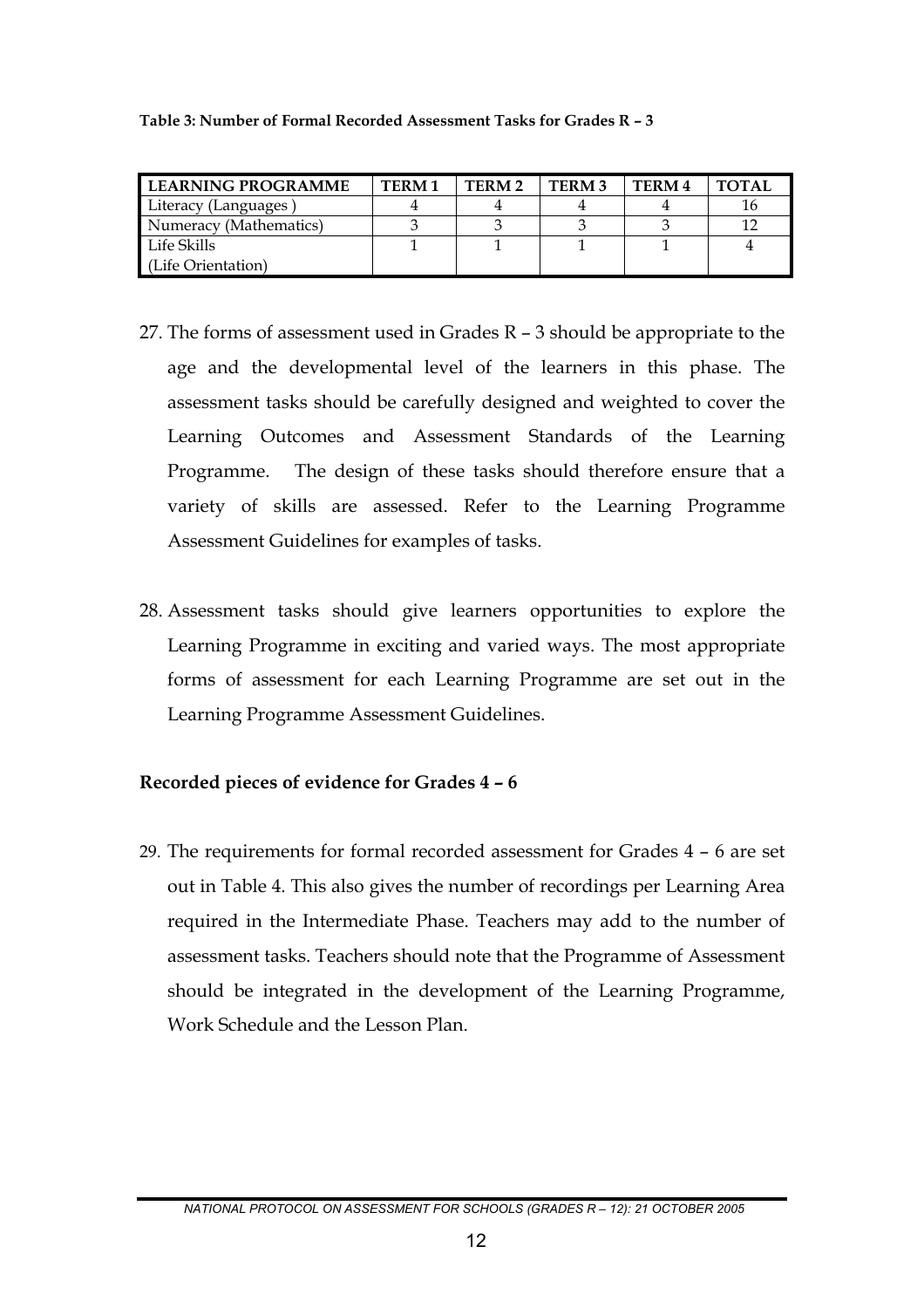| <b>LEARNING AREA</b> | <b>TERM1</b>  | TERM <sub>2</sub> | <b>TERM 3</b>  | <b>TERM4</b>   | <b>TOTAL</b> |
|----------------------|---------------|-------------------|----------------|----------------|--------------|
| Language 1           | 3             | З                 | 3              | З              | 12           |
| Language 2           | 2             | 2                 | 2              | $\mathfrak{p}$ | 8            |
| Language 3           |               |                   |                |                | 4            |
| (optional)           |               |                   |                |                |              |
| Mathematics          | 3             | 3                 | 3              | 3              | 12           |
| Natural Sciences     | っ             | 2                 | $\mathfrak{D}$ | $\mathcal{P}$  | 8            |
| Social Sciences      | $\mathcal{P}$ | 2                 | 2              | $\mathcal{P}$  | 8            |
| Technology           |               |                   |                |                | 4            |
| Economic and         |               |                   |                |                |              |
| Management           |               |                   |                |                |              |
| <b>Sciences</b>      |               |                   |                |                |              |
| Life Orientation     |               |                   |                | 1              |              |
| Arts and Culture     |               |                   |                |                |              |

**Table 4: Number of Formal Recorded Assessment Tasks for Grades 4 - 6** 

- 30. The forms of assessment used in Grades 4, 5 and 6 should be appropriate to the age, Learning Area and developmental level of the learners in the Intermediate Phase. The assessment tasks should be carefully designed and weighted to cover the Learning Outcomes and Assessment Standards of the Learning Area. The design of these tasks should therefore ensure that a variety of skills are assessed. Refer to the Learning Area Assessment Guidelines for examples of tasks.
- 31. Assessment tasks should give learners opportunities to explore the Learning Area in exciting and varied ways. The most appropriate forms of assessment for each Learning Area are set out in the Learning Area Assessment Guidelines.

#### **Recorded pieces of evidence for Grades 7 – 9**

32. The requirements for formal recorded assessment for Grades 7 – 9 are set out in Table 5 below. This also gives the number of recordings per Learning Area required in the Senior Phase. The instructional time prescribed for each Learning Area was used to guide the number of recordings. Teachers may add to the number of assessment tasks. Teachers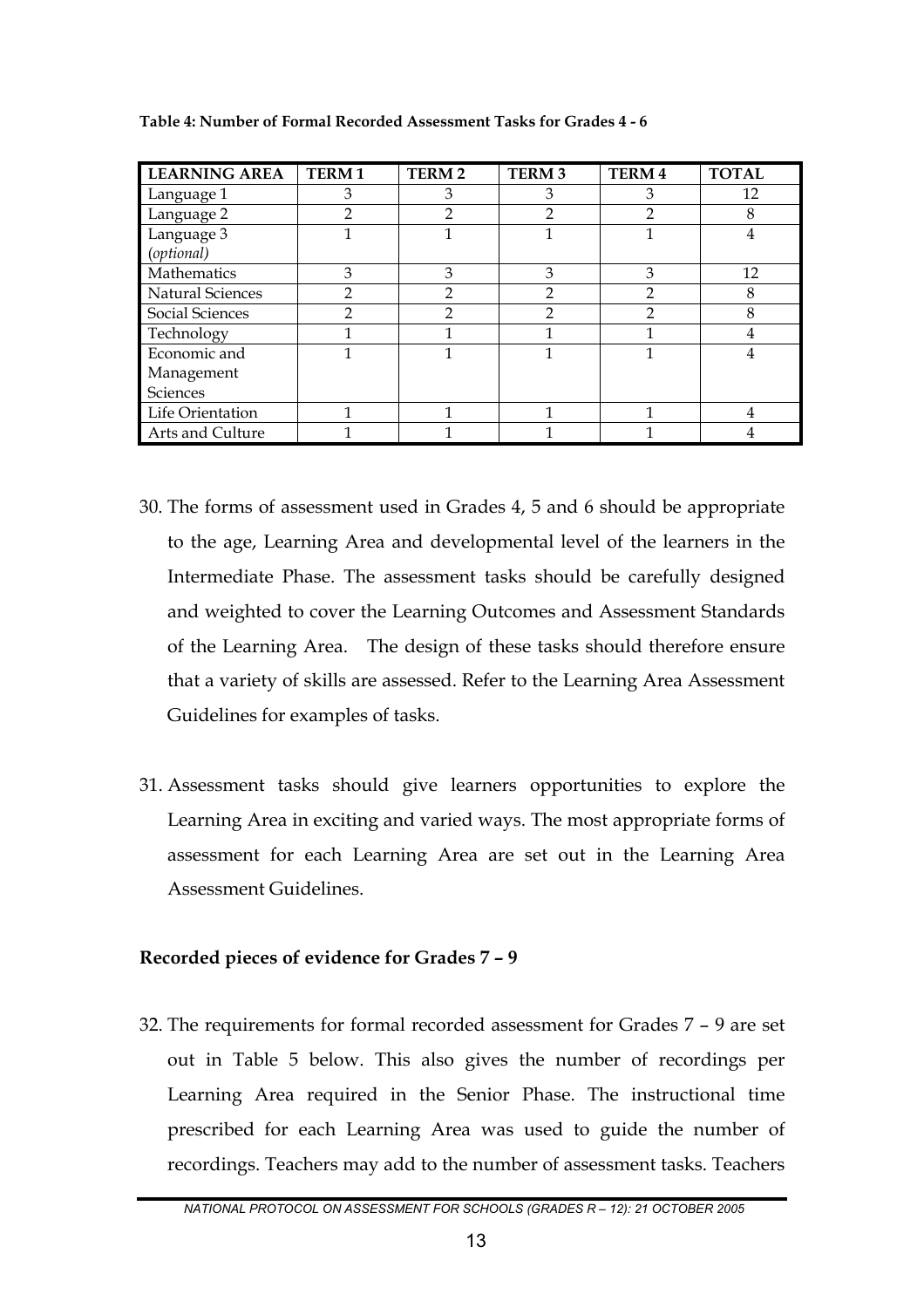should note that the Programme of Assessment should be integrated into the development of the Learning Programme, Work Schedule and the Lesson Plan.

| <b>LEARNING AREA</b>    | <b>TERM1</b> | <b>TERM2</b>  | <b>TERM3</b> | <b>TERM4</b> | <b>TOTAL</b> |
|-------------------------|--------------|---------------|--------------|--------------|--------------|
| Language 1              | 4            | 4             | 4            |              | 16           |
| Language 2              | 3            | 3             | 3            | 3            | 12           |
| Language 3              | 3            | 3             | 3            | 3            | 12           |
| (optional)              |              |               |              |              |              |
| Mathematics             | 3            | 3             | 3            | 3            | 12           |
| <b>Natural Sciences</b> | 2            | $\mathcal{P}$ | 2            | 2            | 8            |
| Social Sciences         | 2            | $\mathcal{P}$ | 2            | 2            | 8            |
| Technology              |              |               |              |              |              |
| Economic and            |              |               |              |              |              |
| Management              |              |               |              |              |              |
| Sciences                |              |               |              |              |              |
| Life Orientation        |              |               |              | 1            | 4            |
| Arts and Culture        |              |               |              |              |              |

**Table 5: Number of Formal Recorded Assessment Tasks for Grades 7 - 9** 

- 33. The forms of assessment used in Grades 7, 8 and 9 should be appropriate to the age, Learning Area and developmental level of the learners in this phase. The assessment tasks should be carefully designed and weighted to cover all the Learning Outcomes and Assessment Standard of the Learning Area. The design of these tasks should therefore ensure that a variety of skills are assessed. Refer to the Learning Area Assessment Guidelines for examples of tasks.
- 34. Assessment tasks should give learners opportunities to explore the Learning Area in exciting and varied ways. The most appropriate forms of assessment for each Learning Area are set out in the Learning Area Assessment Guidelines.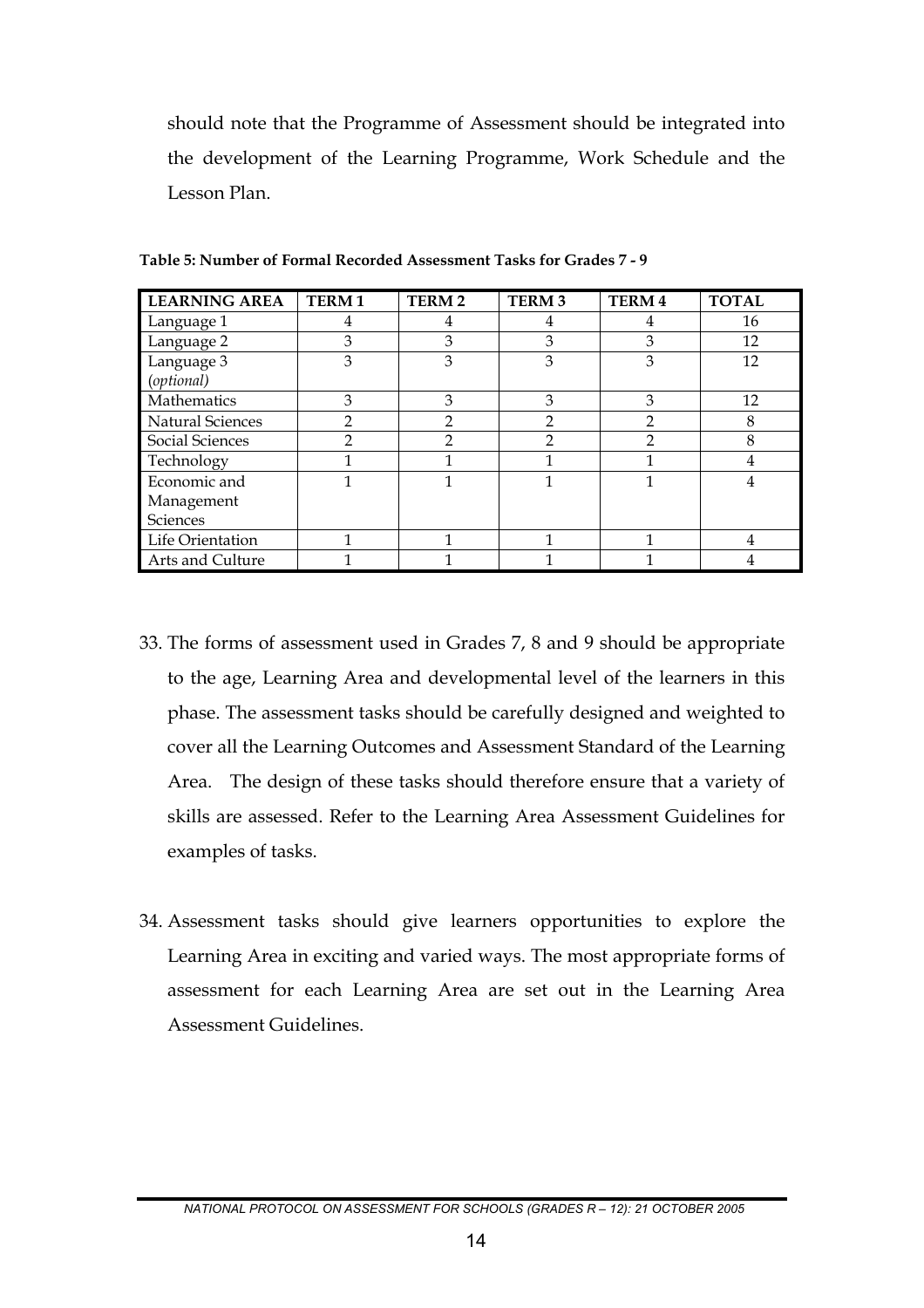# **Recorded pieces of evidence for Grades 10 - 11**

35. The requirements for formal recorded assessment for Grades 10 and 11 are summarised in Table 6. The total number of assessment tasks makes up the Programme of Assessment by subject in Grades 10 and 11.

| <b>SUBJECTS</b>           |     | <b>TERM1</b> | TERM <sub>2</sub> | TERM <sub>3</sub> | TERM 4 | <b>TOTAL</b> |
|---------------------------|-----|--------------|-------------------|-------------------|--------|--------------|
| Language 1: Home Language |     | 5            | 5*                | 5                 | $4^*$  | 19           |
| Language 2: Choice of     | HL  | 5            | $5*$              | 5                 | $4^*$  | 19           |
| HL or FAL                 | FAL |              | $4^*$             | 4                 | $3^*$  | 15           |
| Life Orientation          |     |              |                   |                   |        | 5            |
| Mathematics or Maths      |     |              | $2^*$             |                   | $2^*$  | 8            |
| Literacy                  |     |              |                   |                   |        |              |
| Subject choice 1**        |     |              | $2^*$             | ∍                 | $1*$   |              |
| Subject choice 2**        |     |              | $2^*$             |                   | $1*$   |              |
| Subject choice 3          |     |              | ግ*                |                   | $1*$   | ∍            |

**Table 6: Number of Formal Recorded Assessment Tasks for Grade 10 - 11**

\* *One of these tasks must be an examination* 

- 36. If one or two of the subjects chosen for subject choices 1, 2 or 3 include a Language, the number of tasks indicated for Languages 1 and 2 at Home Language (HL) and First Additional Language (FAL) are still applicable. Learners who opt for a Second Additional Language are required to complete the same number of tasks as FAL candidates.
- 37. The forms of assessment used in Grades 10 and 11 should be appropriate to the age, subject and developmental level of the learners in these grades. The assessment tasks should be carefully designed and weighted to cover all the Learning Outcomes of the subject. The design of these tasks should therefore ensure that a variety of skills are assessed. Refer to the Subject Assessment Guidelines for examples of tasks.
- 38. Assessment tasks should give learners opportunities to explore the subject in exciting and varied ways. The most appropriate forms of assessment for each subject are set out in the Subject Assessment Guidelines.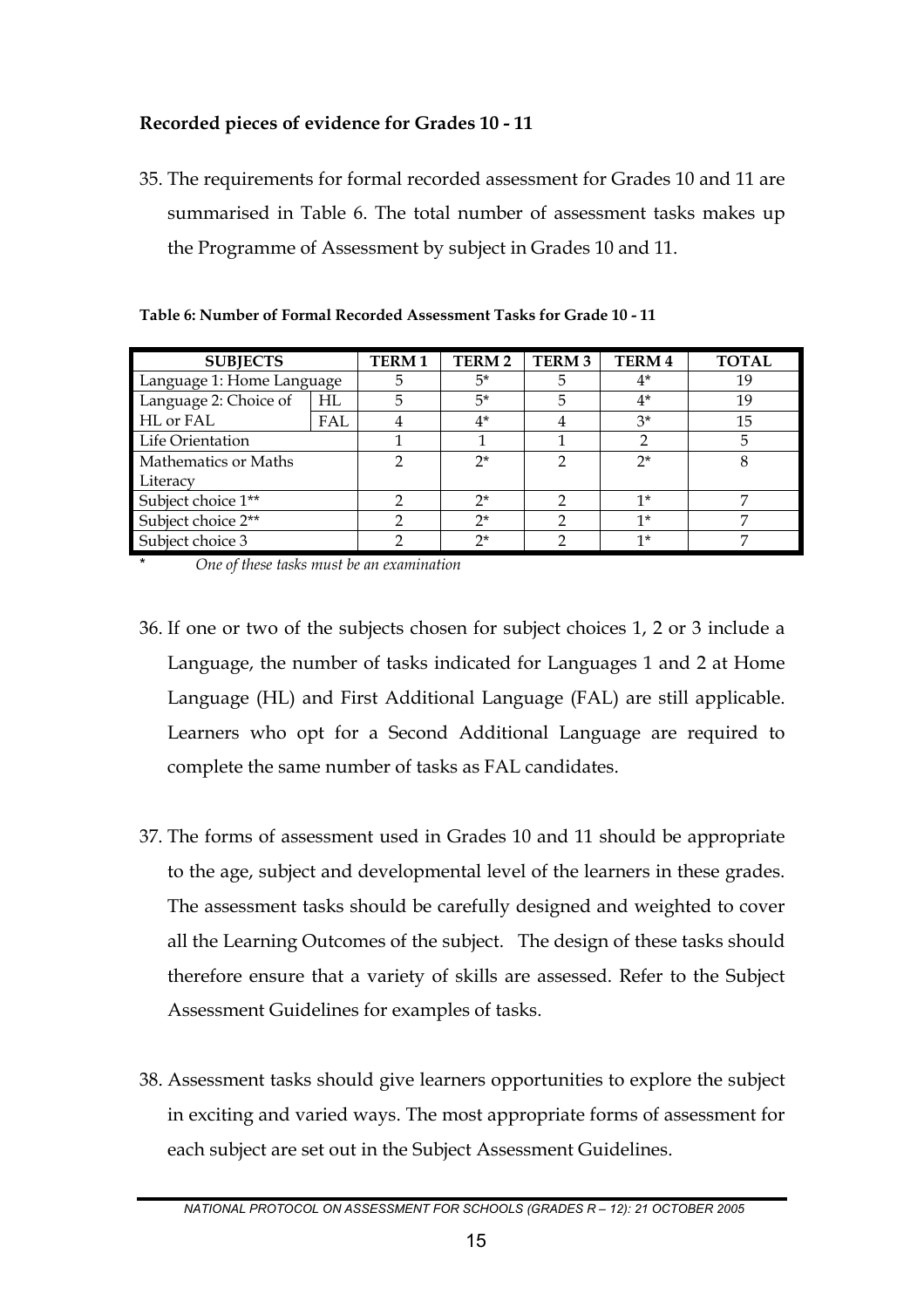### **Recorded pieces of evidence for Grade 12**

39. In Grade 12 all subjects include an internal assessment component, which counts 25% of the final assessment mark. The requirements of the internal Programme of Assessment for Grades 12 are summarised in the table below. If a teacher wishes to add to the number of assessment tasks, motivation for this should be communicated to the head of department and the principal of the school.

| <b>SUBJECTS</b>               |     | <b>TERM1</b> | <b>TERM2</b> | <b>TERM3</b> | <b>TERM4</b> | <b>TOTAL</b> |
|-------------------------------|-----|--------------|--------------|--------------|--------------|--------------|
| Language 1: Home Language     |     |              | $6*$         | 5*           |              | 17           |
| Language 2: Choice of         | HI. |              | $6*$         | $5*$         |              | 17           |
| HL or FAL                     | FAL |              | 5*           | $4^*$        |              | 14           |
| Life Orientation              |     |              |              |              |              |              |
| Mathematics or Maths Literacy |     |              | $2^*$        | $2^*$        |              |              |
| Subject choice 1**            |     |              | $2^*$        | $(2^*)$ 3*   |              | $(6\#)$      |
| Subject choice 2**            |     |              | 2*           | $(2^*)$ 3*   |              | $(6^{*})$    |
| Subject choice 3              |     |              | つ*           | $(2^*)$ 3*   |              | $(6\#)$      |

**Table 7: Number of Formal Recorded Assessment Tasks for Grade 12** 

*One of these tasks must be an examination*<br>The number of internal tasks per subject differs from 6 to 7 as specified in Section 3 of the *Subject Assessment Guidelines.* 

- 40. If one or two of the subjects chosen for subject choices 1, 2 or 3 include a Language, the number of tasks indicated for Languages 1 and 2 at Home Language (HL) and First Additional Language (FAL) are still applicable. Learners who opt for a Second Additional Language are required to complete the same number of tasks as FAL candidates.
- 41. The forms of assessment used in the Grade 12 should be appropriate to the age, subject and developmental level of the learners in this grade. The assessment tasks should be carefully designed and weighted to cover all the Learning Outcomes and Assessment Standards of the subject. The design of these tasks should therefore ensure that a variety of skills are assessed. Refer to the Subject Assessment Guidelines for examples of tasks.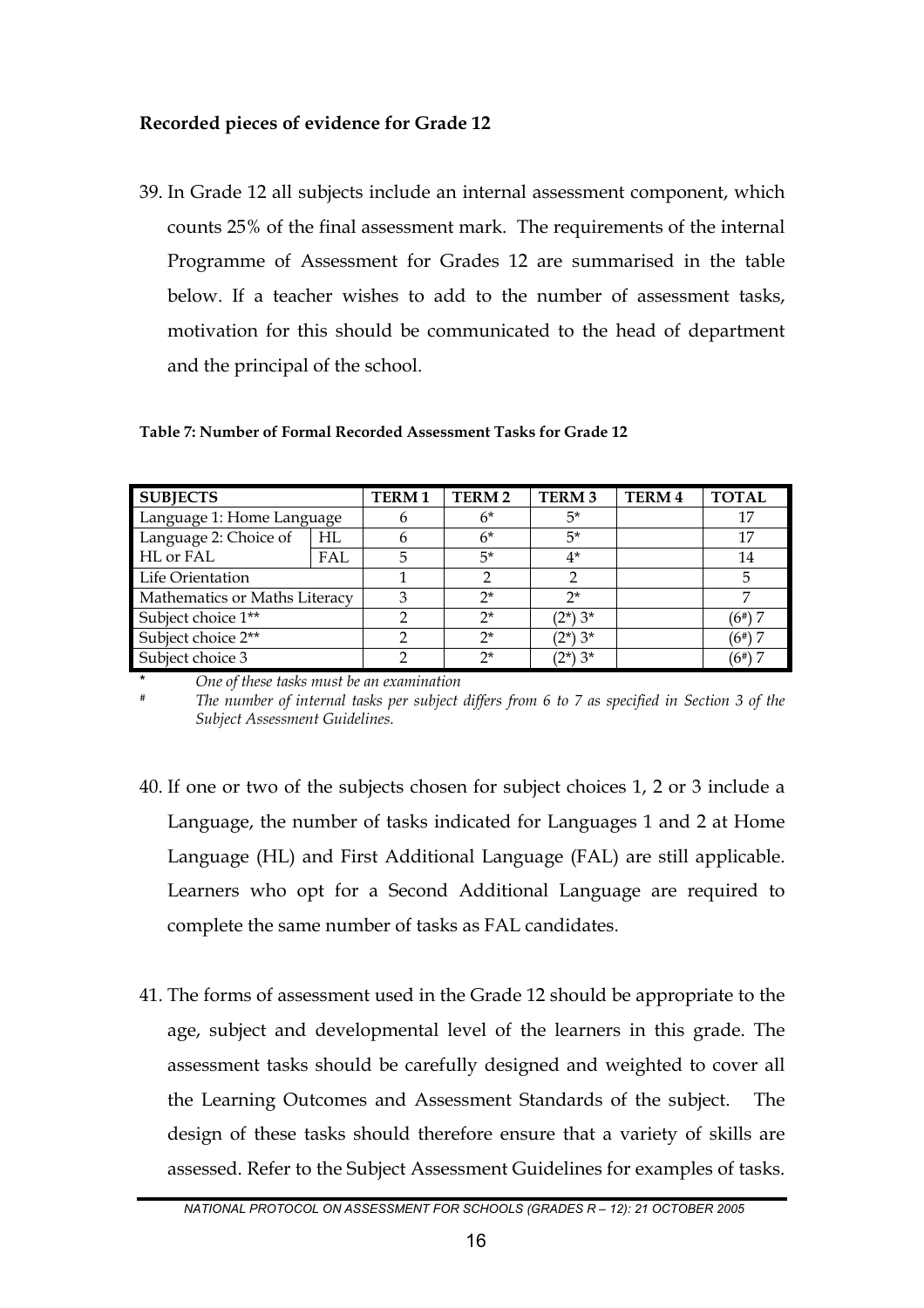- 42. Assessment tasks should give learners opportunities to explore the subject in exciting and varied ways. The most appropriate forms of assessment for each subject are set out in the Subject Assessment Guidelines.
- 43. The external assessment component for Grade 12 counts 75% of the final assessment. In certain subjects a practical assessment component may contribute 25% to the external component. Guidelines for the external examinations are provided in Section 3 of the Subject Assessment Guidelines.

#### **A teacher's portfolio**

- 44. A teacher's portfolio is a compilation and recording of all the tasks for school-based assessment. This means that it is a collection of all the assessment tasks, the annual Programme of Assessment, Learning Programme/ Learning Area / Subject record sheets, etc.
- 45. A teacher should keep a portfolio as part his/her assessment records. This will enable him/her to monitor his/her progress and that of individual learners and to plan for the next step in the learning experience.
- 46. The number of pieces that should be recorded is provided in *paragraphs 26, 29, 32, 35 and 39.* Any additional pieces of evidence should be included in a teacher's portfolio. This means that a teacher's portfolio should also include tasks that are not recorded in the Learning Programme/Learning Area/ Subject Record Sheets.
- 47. The teacher's portfolio should provide the Learning Outcomes and Assessment Standards assessed in each task and in each activity. In his/her record of assessment tasks, the teacher should clearly show how the Learning Outcomes and the Assessment Standards have been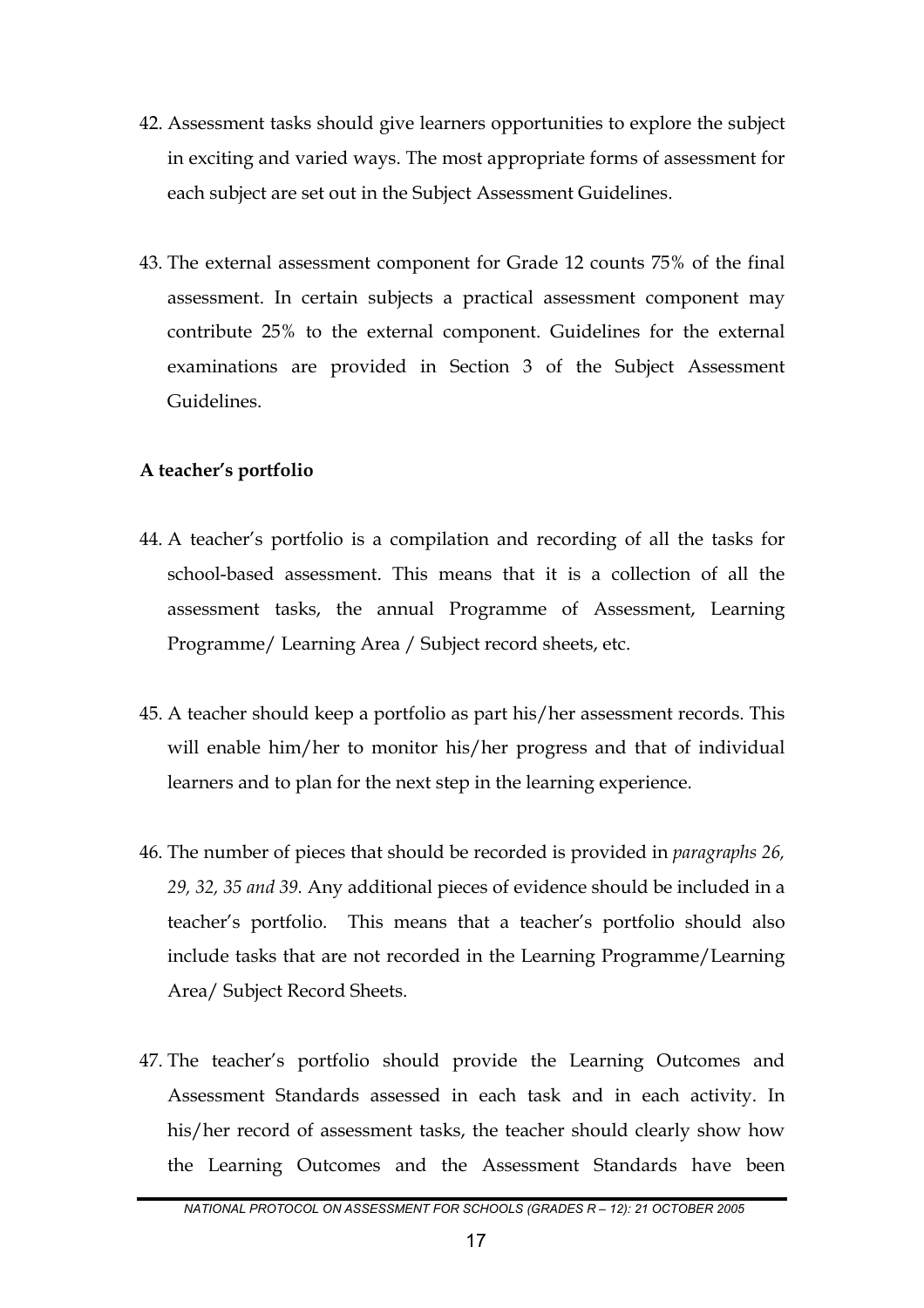integrated in the design and development of the tasks. Examples of how this should be undertaken are provided in the Learning Programme or Learning Area or Subject Assessment Guidelines.

- 48. A teacher's portfolio will be used to assure the quality of the assessment tasks given and it provides a record against which the learner portfolio can be evaluated.
- 49. A teacher should keep a portfolio for each Learning Programme or Learning Area or Subject within her/his area of responsibility.
- 50. The teacher's portfolio should be available on request at all times.
- 51. A teacher portfolio may be a file, a folder, a box, or any other suitable storage system.

#### **A learner's portfolio**

- 52. A learner's portfolio is a collection of evidence which exhibits to the learner, parent, teachers and others, the progress, growth and achievements of the learner in relation to expected outcomes in each Learning Programme/ Learning Area/ Subject.
- 53. All pieces of evidence will form part of the learner's portfolio. However, only the recorded pieces will be used to determine progression or promotion to the next grade. The learner's portfolio should be located in the most appropriate form for the Learning Programme/Learning Area/ Subject and age level of the learners. The pieces of evidence may be stored in files, folders, boxes, binders, exercise books, counter notebooks or a combination of these. For example, a learner in Natural Sciences may have an exercise book for tests, a practical workbook, a classwork book for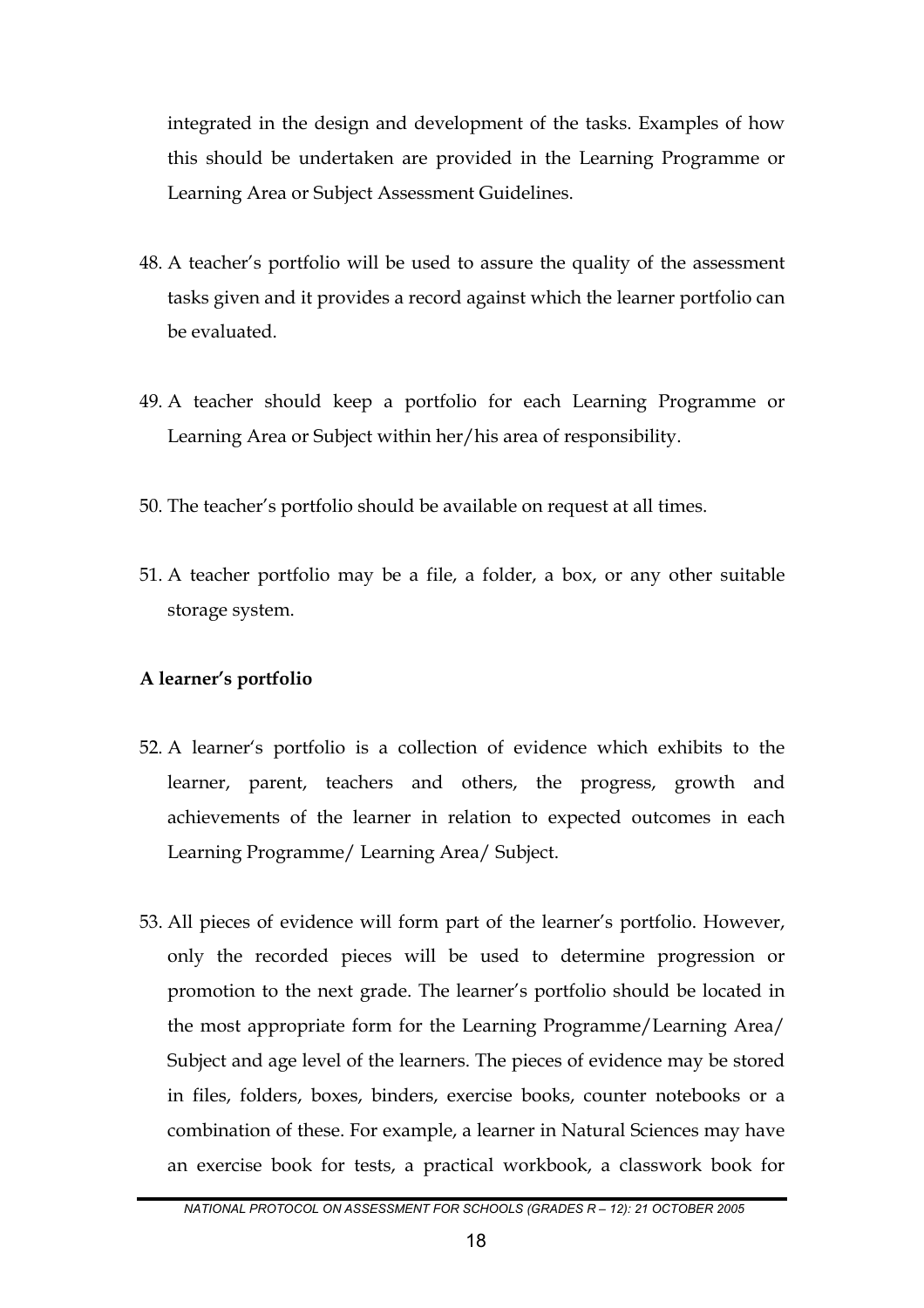assignments, etc. In Arts and Culture a learner may have a test book, a sketching book, a classwork book, music CD/tape, a video, etc. In computer subjects a learner may have his/her work in a CD, test book, etc. **The recorded tasks should be easily located**.

- 54. Some of the pieces of evidence in the portfolio need not be a representation of the actual product or demonstration (e.g. the cake I have baked, the model of a house I have built, the song I have performed), but may be a report, a journal entry, remarks, comments, etc. that reflect the learner's performance.
- 55. The pieces of evidence in the learner's portfolio, especially those that are recorded, should reflect that a variety of skills have been assessed using a variety of forms of assessment.
- 56. When a learner changes schools during the course of the year, she/he is required to move with her/his portfolio.

*NATIONAL PROTOCOL ON ASSESSMENT FOR SCHOOLS (GRADES R – 12): 21 OCTOBER 2005*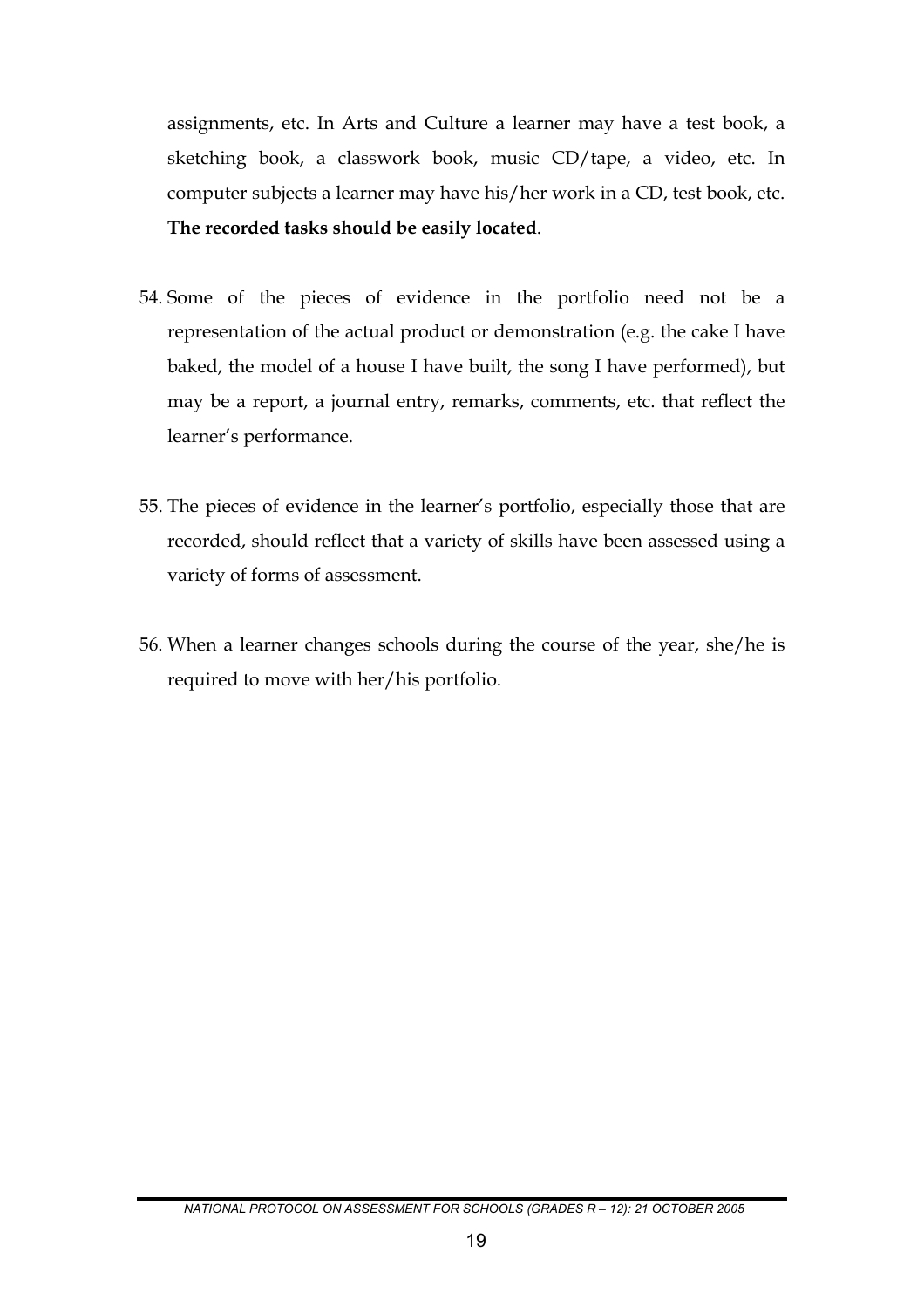#### **MANAGEMENT OF SCHOOL ASSESSMENT RECORDS**

57. The assessment records that should be developed and kept at school are schedules, teacher portfolios, learner profiles, report cards and schedules. The management, maintenance and the safety of the learner profiles, schedules and report cards is the responsibility of the school management. The management and maintenance of the Learning Programme/Learning Area/Subject record sheets, teacher portfolio and learner portfolio is the responsibility of every Learning Programme/Learning Area/Subject teacher. A learner is responsible to ensure the safety of her/his portfolio.

#### **Record Sheets**

- 58. Teachers are expected to keep an efficient and current record of the learners' progress in each Learning Programme/Learning Area/Subject. It is expected that carefully compiled records and/or evidence of learner performance be maintained to justify the final rating a learner receives at the end of the year. The Learning Programme or Learning Area or Subject teachers are expected to keep current records of learners' progress electronically/in files/books/folders or any other form the school has agreed on. These recording sheets must at least have the following information *(See an example of a recording sheet in Annexure A):*
	- Learning Programme/ Learning Area / Subject
	- Grade and class
	- Learners' names
	- Dates of assessment
	- Names and short description of the assessment activity
	- The results of assessment activities
	- Comments for support purposes when and where appropriate.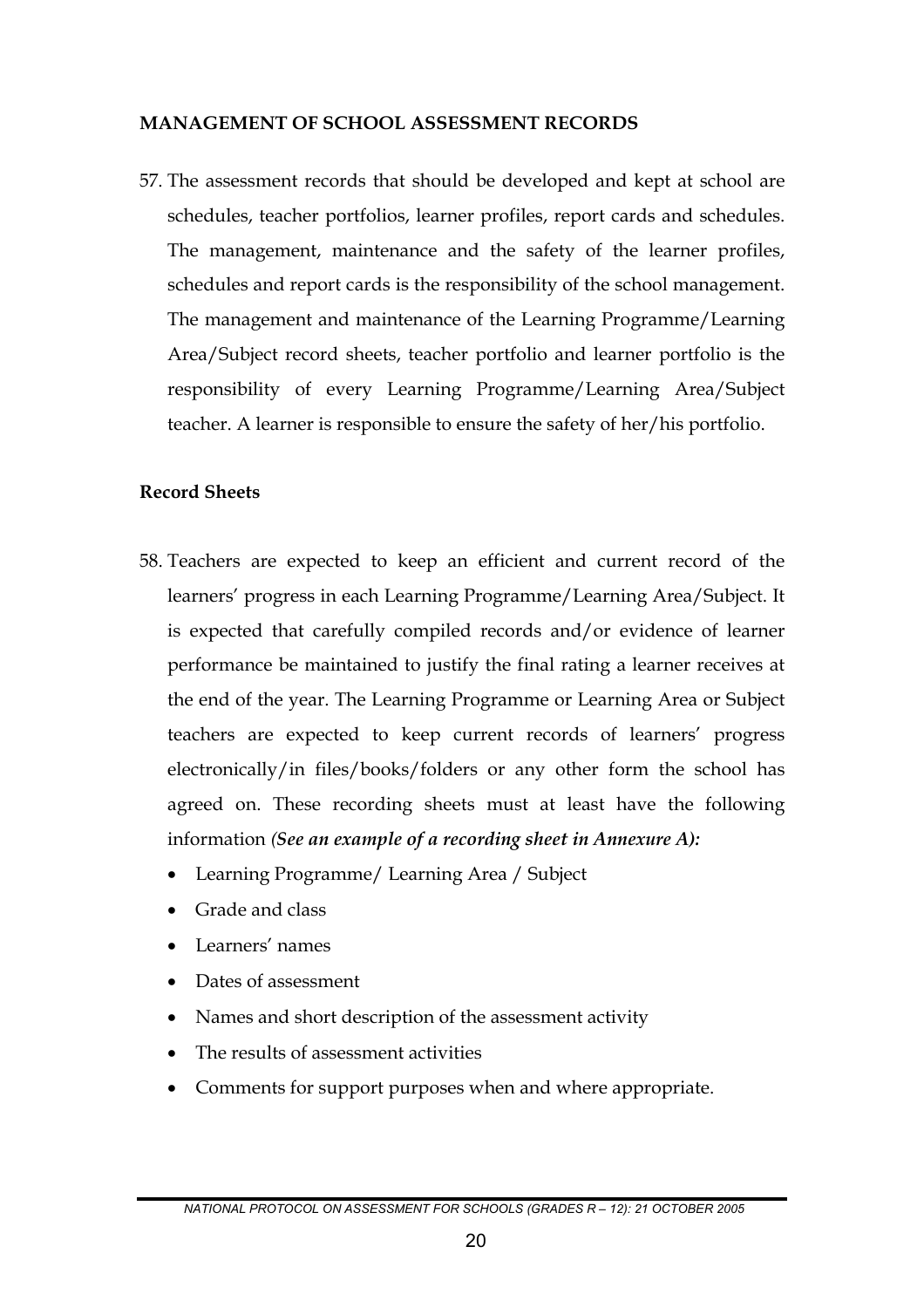59. The recording sheets should be used to compile a schedule that will in turn be used to compile reports once a term. Schools should therefore develop Learning Programme/Learning Area/Subject Record Sheets using the criteria specified in *paragraph 58*.

# **Schedules**

- 60. The schedule is a record with summary information about the progress of all learners in the grade in a school. The school may store this information manually or electronically. Copies of the end-of-year schedules should also be kept at the district office.
- 61. Schedules should be completed four times a year.
- 62. A schedule should include the following information *(see an example of a schedule in Annexure C):*
	- Name of the school and school stamp
	- Date
	- List of names and surnames of learners in each grade or class
	- Admission number of each learner
	- Date of birth of each learner
	- Gender of each learner
	- Age of each learner
	- Number of years in a phase (**This information is required for the end-of-the-year schedule only)**
	- Codes and percentages that indicate the performance of learners in each Learning Programme /Leaning Area/ Subject
	- Signature of teacher, principal and departmental official (**required for the end of the year schedule only)**
	- At the end of the year, a schedule for Grades  $R 8$  should indicate whether the learners are ready to progress to the next grade or not.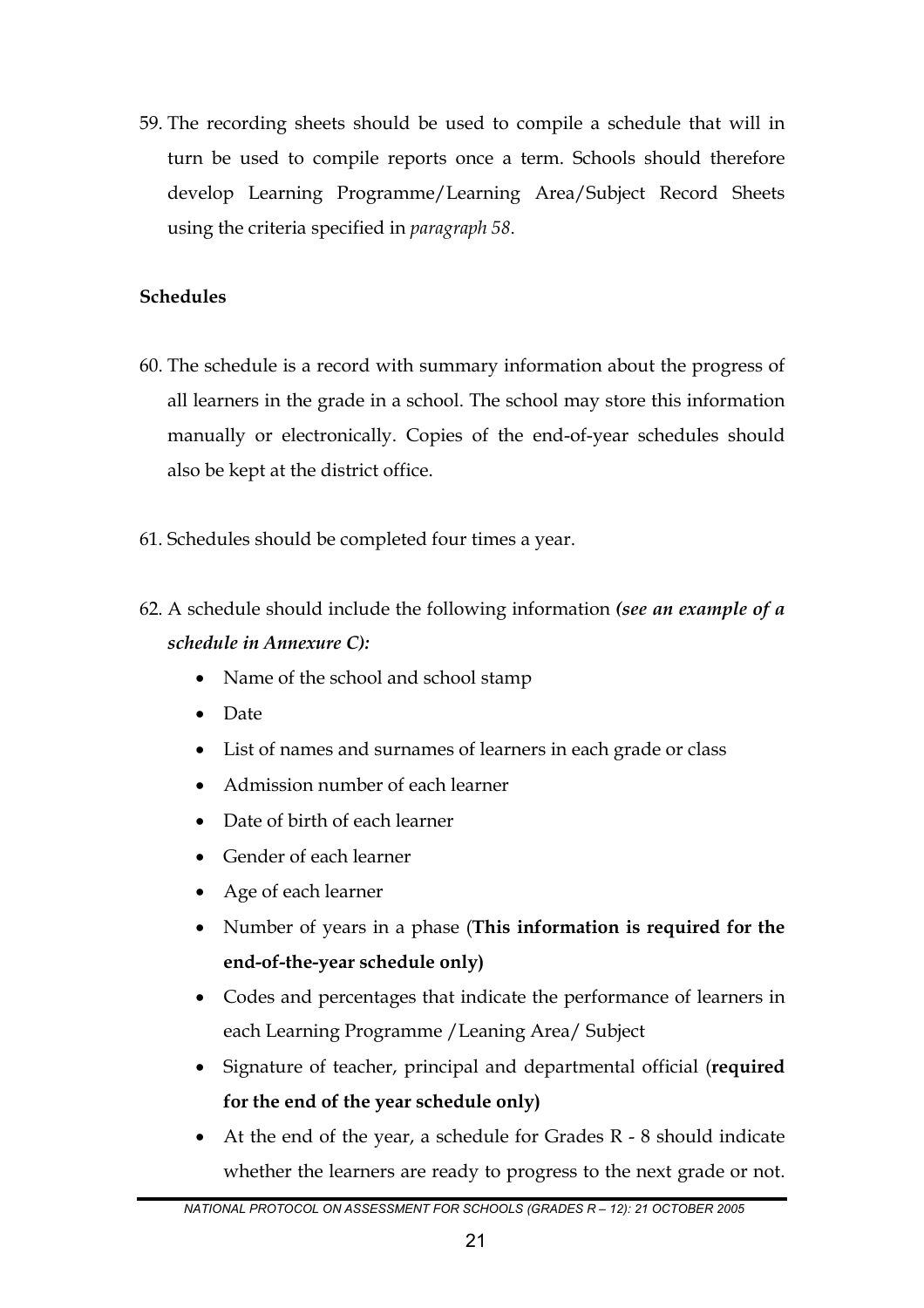Schools should use (RP) to indicate that a learner is ready to progress to the next grade or (NRP) to indicate that the learner is not ready to progress. For Grades 9, 10 and 11 the end-of-year schedule should indicate whether the leaner is promoted to the next grade or not by using (P) for promoted and (NP) for not promoted. The-end-of-year schedules for Grade 12 will be externally generated.

- 63. The-end-of-year schedule must be signed by the principal and a departmental official. Once the schedule is signed by the principal and a departmental official, it constitutes a legal document and should be kept at school in a file or box or electronically as part of the school archives for at least 5 years. After this period has lapsed, the schedules may be destroyed.
- 64. A schedule should be considered a legal document. It should be used for drawing up reports and for reporting to parents and the education system on the overall progress of learners in each grade. This means that a schedule should be completed for each grade.
- 65. The Department of Education will provide the schedule forms and the Provincial Departments of Education are responsible for providing each school with the schedule forms either electronically or manually. Schedules for each grade should be submitted to the district in hard copy. A school stamp and signatures of a departmental official and school principal are required to authenticate the schedule.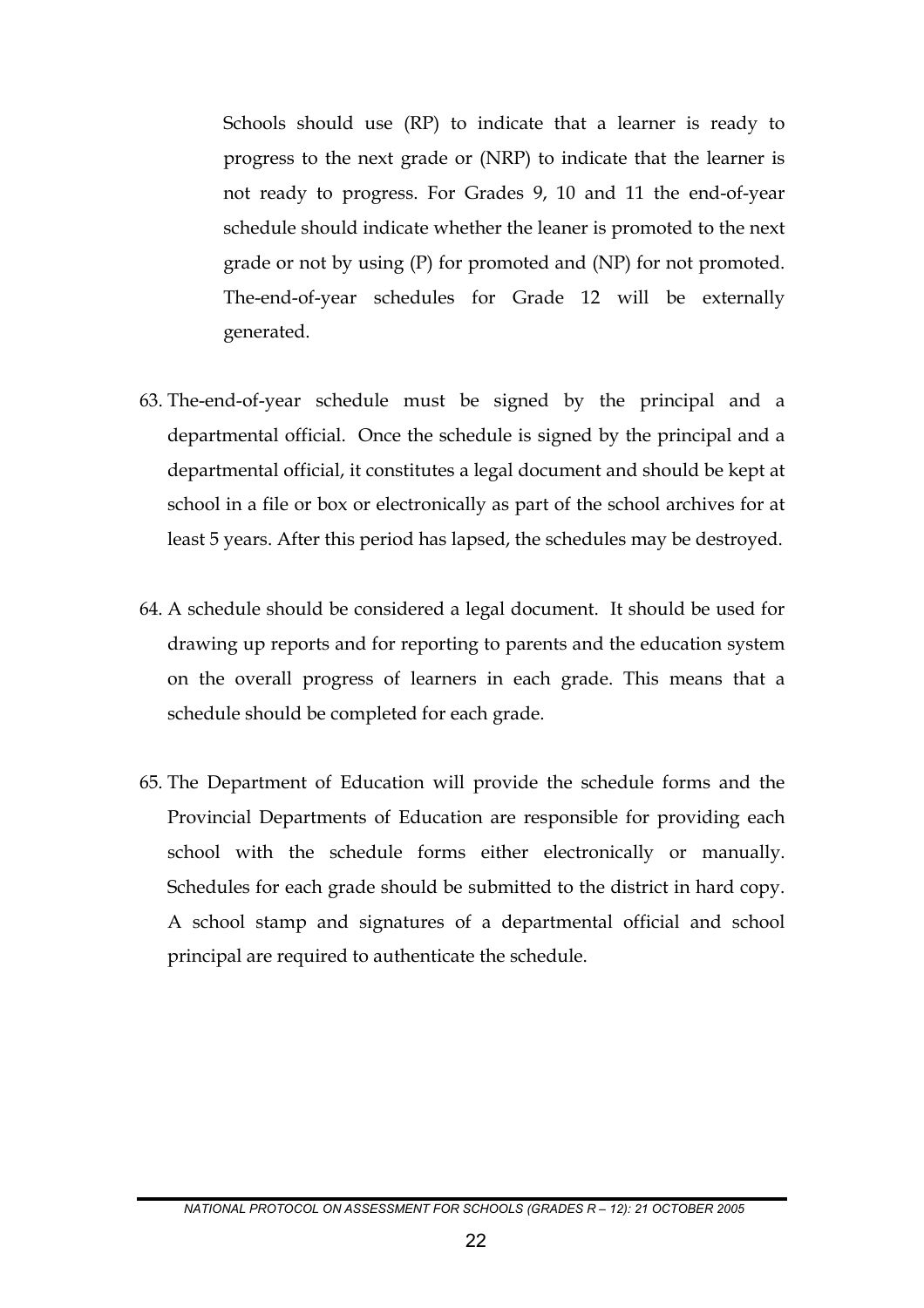#### **The report cards**

- 66. The National Curriculum Statement (Grade R 12) states that formal report cards should be sent to parents once a term. The report cards must provide a clear holistic picture of the learner's achievements in different Learning Programmes/ Learning Areas/ Subjects. This means that an overall rating of a learner's performance in each Learning Programme/ Learning Area/ Subject must be included in the formal report card.
- 67. The achievement rating in a report card should be indicated by a combination of percentages, codes and comments. The percentages and codes should be in accordance with the stipulations mentioned in *paragraphs 18 and 21*. The comments should provide more information on the strengths and developmental needs of the learners.
- 68. Report cards should include information in the following essential components *(Examples of report cards are attached in Annexure B):*
	- **Personal details:** Name of the learner, grade and class of the learners, date of birth, school attendance profile.
	- **Official school details:** Year and term, name of the school, date, signature and comment of parent or guardian, teacher and principal, dates of closing and opening of school, school stamp, explanation of the codes of the national coding system.
	- **Performance details:** A percentage and /or a code indicating the level of performance per Learning Programme /Learning Area / Subject and a description of the strengths and developmental needs of the learner.
	- **Constructive feedback:** The feedback should contain comments about the learner's performance in relation to his/her previous performance and in relation to the requirements of the Learning Programme/Learning Area/ Subject.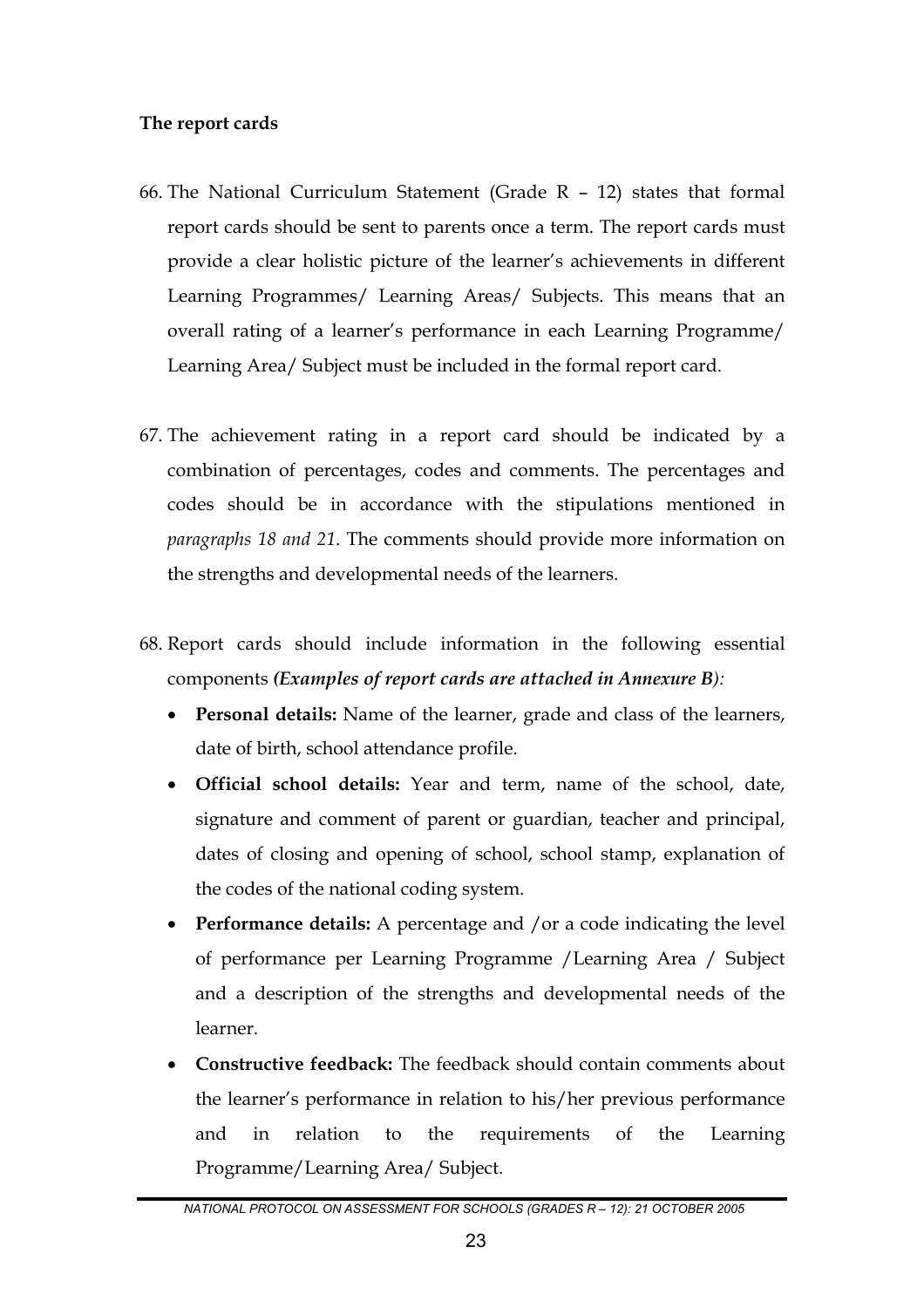- 69. A report card may be produced electronically or manually using different styles preferred by the school but should contain all the information mentioned in *paragraph 68* above.
- 70. A report card is an official document that is used to give feedback to parents on the achievement of learners. Schools should ensure that there are no errors, erasures or corrections that will compromise the legal status of the report cards. The school management team is responsible to ensure that reports issued to learners do not contain any errors.
- 71. Schools should not accept report cards with errors from other schools. Once a fraudulent report has been identified, the matter should be reported to the principal of the affected school and to the District and/or Provincial Department of Education offices.
- 72. In cases where a fraudulent report card is discovered the Head of the Provincial Department of Education should institute an internal investigation of the matter and may take legal steps where necessary.
- 73. The parent(s) or guardian has the right of access to report cards of their children.
- 74. Schools may not withhold report cards from learners for any reason whatsoever.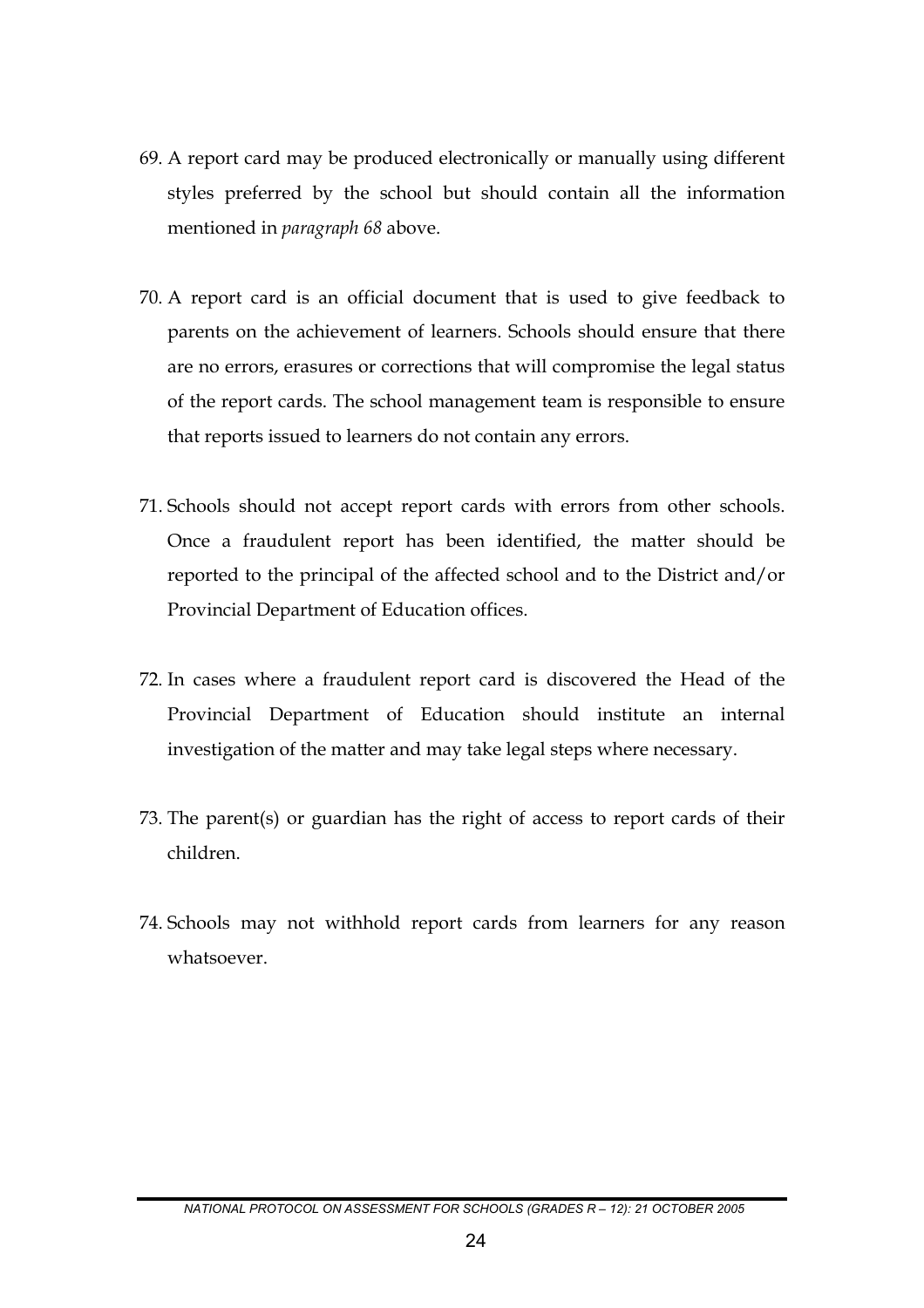#### **LEARNER PROFILE**

- 75. A Learner Profile is a continuous record of information that gives an allround impression of a learner's progress, including the holistic development of values, attitudes and social development. It assists the teacher in the next grade or school to understand the learner better, and therefore to respond appropriately to the learner.
- 76. Learner Profiles should be kept at school and will be moved from one school to the next on the request of the principal of the next school. The school management of the receiving school has an obligation to request the Learner's Profile from the previous school within three months of the learner's admittance. The Learner Profile for every learner must be safeguarded and should accompany learners throughout their schooling career. The security of the Learner Profiles and the updating of required information rest with the school management.
- 77. The parents and other stakeholders have a right to access and view the Learner Profile on request. However, this should be done in the presence of the school management. The Learner Profile is a confidential document and should be treated as such. Under no circumstances should sensitive information such as the health status of the learner be divulged to anyone without the written permission of the parent(s) or guardian. Under no circumstances should the profile be moved from the school unless it is for reasons mentioned in *paragraph 76* above.
- 78. The Provincial Departments of Education are responsible for providing pre-printed files/folders for the Profiles. These pre-printed files/folders should be designed such that a Learner Profile includes the following information:
	- personal information;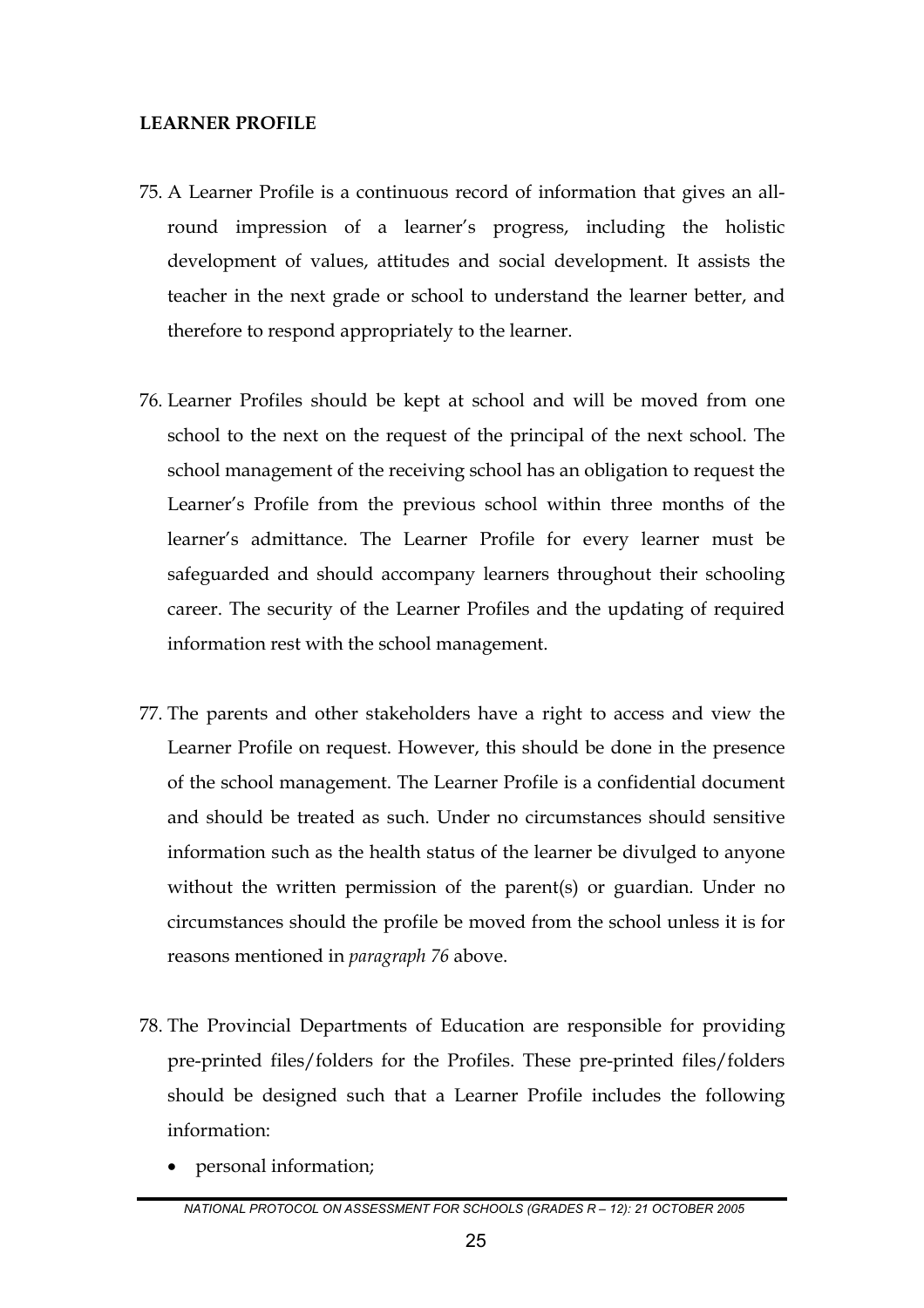- medical history;
- schools attended and record of attendance;
- participation and achievements in extra-curricular activities;
- emotional and social behaviour;
- parental involvement;
- areas needing additional support; and
- learner performance records, e.g. copies of the end-of-year report cards.
- 79. In cases where the files/folders need repairs, the school principal concerned should make a request to the district office for a replacement.
- 80. The compilation of Learner Profiles should be started at Grade R and should continue until the learner completes Grade 12.
- 81. If the learner has passed Grade 12 or dropped out or left the schooling system for any reason whatsoever, her/his learner profile should be stored in the last school she/he attended for a period of three years whereafter it should be destroyed. If the learner within this specified period re-enters the schooling system to further her/his studies, the provisos stated in *paragraphs 76 and 77* will apply.
- 82. The Learner Profile replaces all previous continuous record documents that have been used by schools, such as record cards, tutor cards, Edlab cards, etc. Learner Profiles should not be confused with portfolios. While a portfolio is a collection of the evidence of learner performance towards the achievement of Learning Outcomes, a Learner Profile gives a holistic view of the learner, as the information in the Learner Profile is not limited to learner performance and achievement.